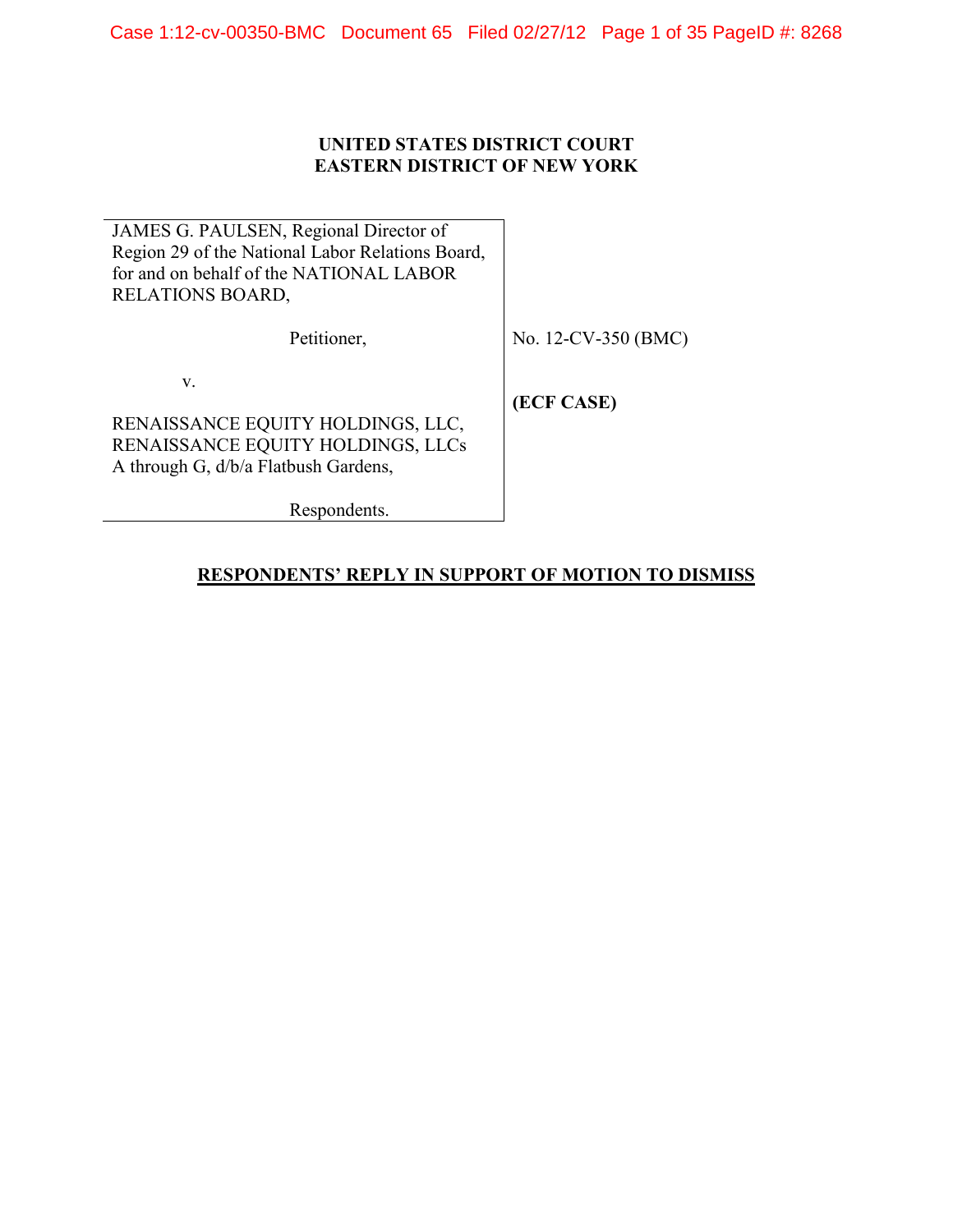# **TABLE OF CONTENTS**

| $\mathbf{I}$ . |                | THE BOARD LACKS A QUORUM BECAUSE THE JANUARY 4                        |  |
|----------------|----------------|-----------------------------------------------------------------------|--|
|                | A <sub>1</sub> | The Senate's Pro Forma Sessions Are Sessions for Constitutional       |  |
|                | <b>B.</b>      | Recess Appointments May Not Be Made During a Three-Day Intrasession   |  |
| II.            |                |                                                                       |  |
|                | A.             | The Board's Contingent Delegation of Authority to the General Counsel |  |
|                | B.             |                                                                       |  |
|                | C.             |                                                                       |  |
|                |                |                                                                       |  |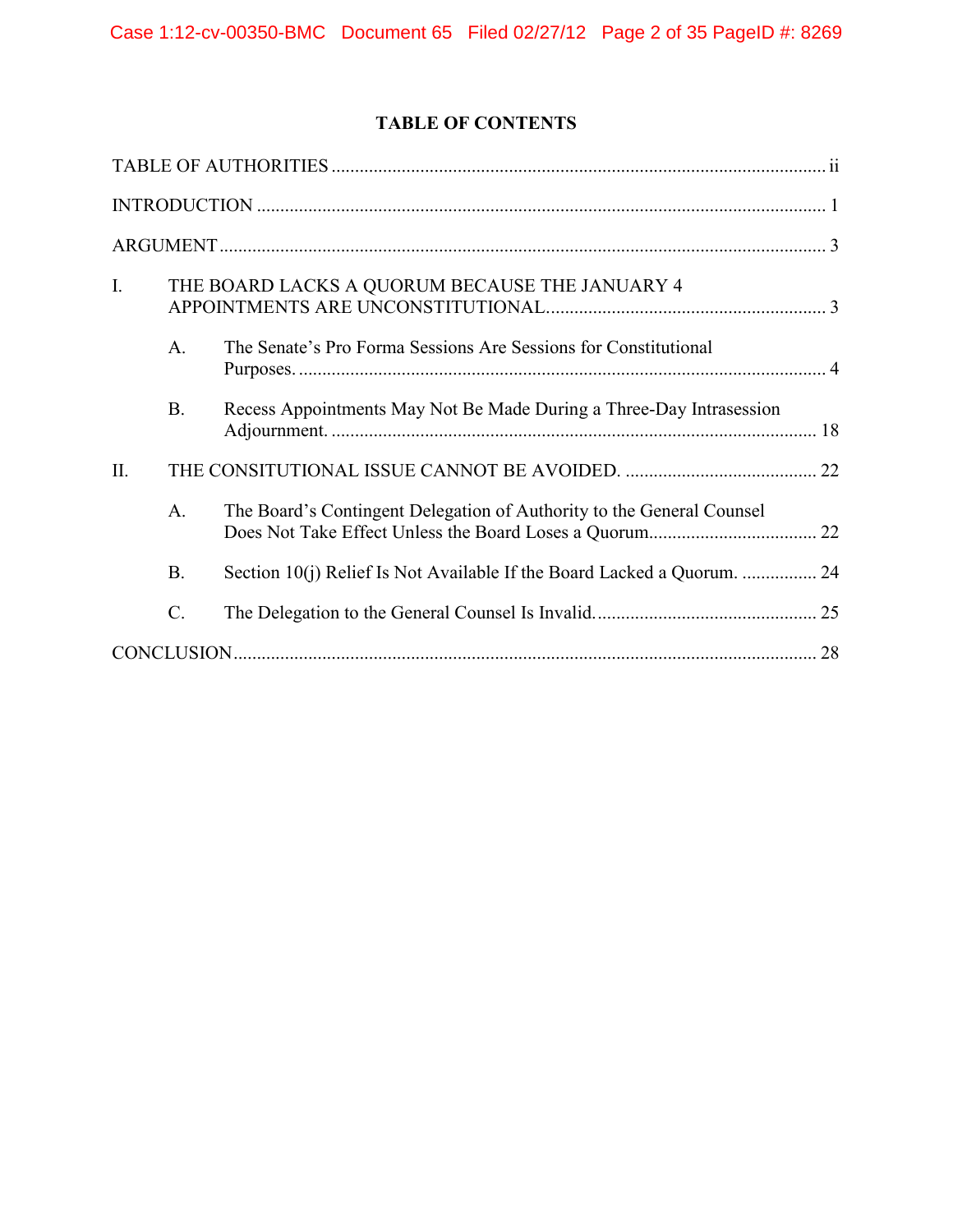# **TABLE OF AUTHORITIES**

<span id="page-2-0"></span>

| Cases                                          |  |
|------------------------------------------------|--|
| Barry v. United States ex rel. Cunningham,     |  |
| County Waste of Ulster, LLC v. NLRB,           |  |
| Edmond v. United States,                       |  |
| Evans v. Stephens,                             |  |
| Frankl v. HTH Corp.,                           |  |
| Gould v. United States,                        |  |
| Hamdan v. Rumsfeld,                            |  |
| Humphrey's Ex'r v. United States,              |  |
| Kaynard v. Mego Corp.,                         |  |
| New Process Steel, L.P. v. NLRB,               |  |
| Nippon Steel Corp. v. U.S. Int'l Trade Comm'n, |  |
| Nixon v. United States,                        |  |
| NLRB v. Talmadge Park,                         |  |
| Plaut v. Spendthrift Farm, Inc.,               |  |
| Printz v. United States,                       |  |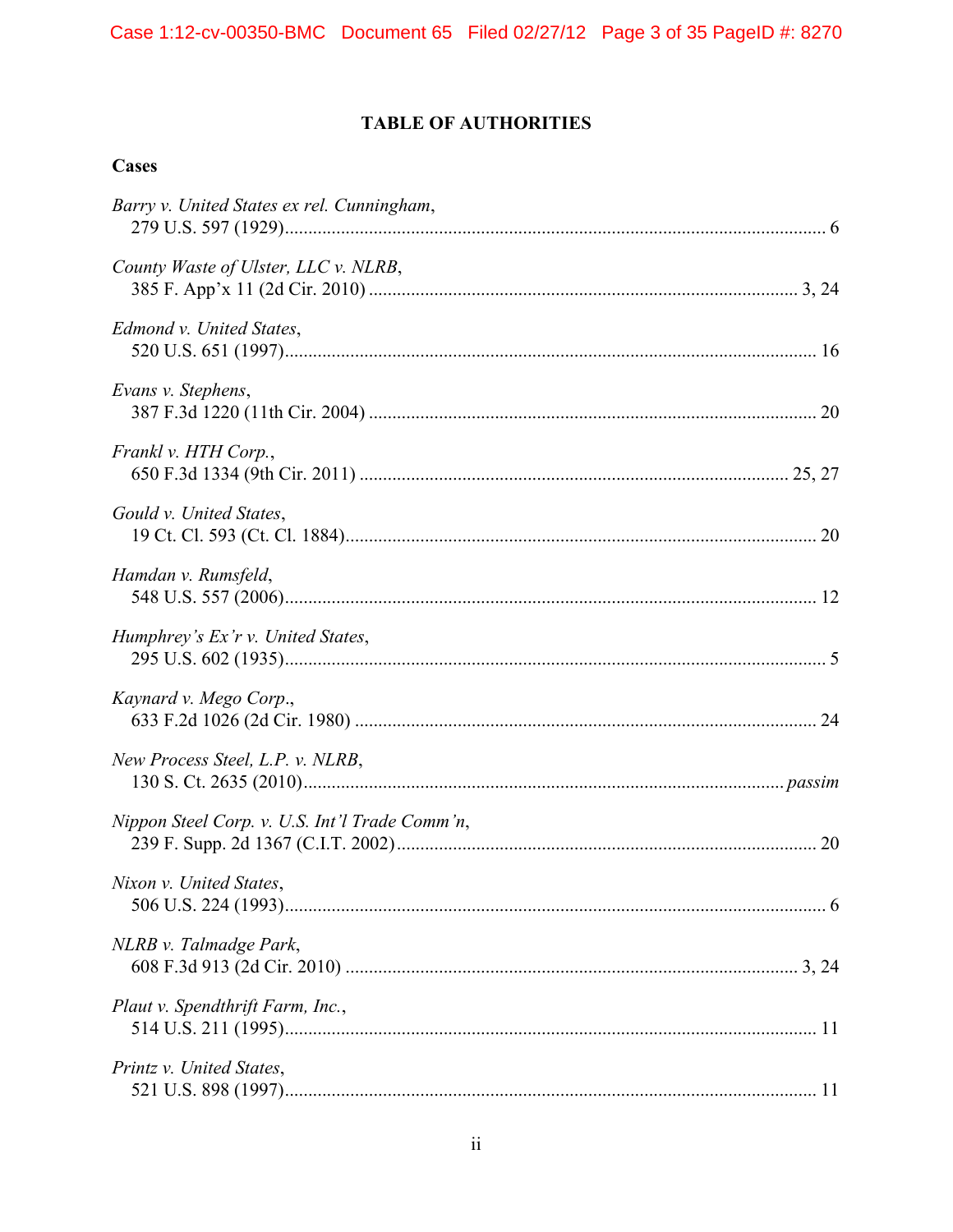| Snell Island SNF LLC v. NLRB,          |  |
|----------------------------------------|--|
| United States v. Allocco,              |  |
| United States v. Ballin,               |  |
| United States v. Smith,                |  |
| United States v. Woodley,              |  |
| Whitman v. American Trucking Ass'ns,   |  |
| Youngstown Sheet & Tube Co. v. Sawyer, |  |
| <b>Constitutional Provisions</b>       |  |
|                                        |  |
|                                        |  |
|                                        |  |
|                                        |  |
|                                        |  |
|                                        |  |
|                                        |  |
|                                        |  |
|                                        |  |
| <b>Statutes</b>                        |  |
|                                        |  |
|                                        |  |
|                                        |  |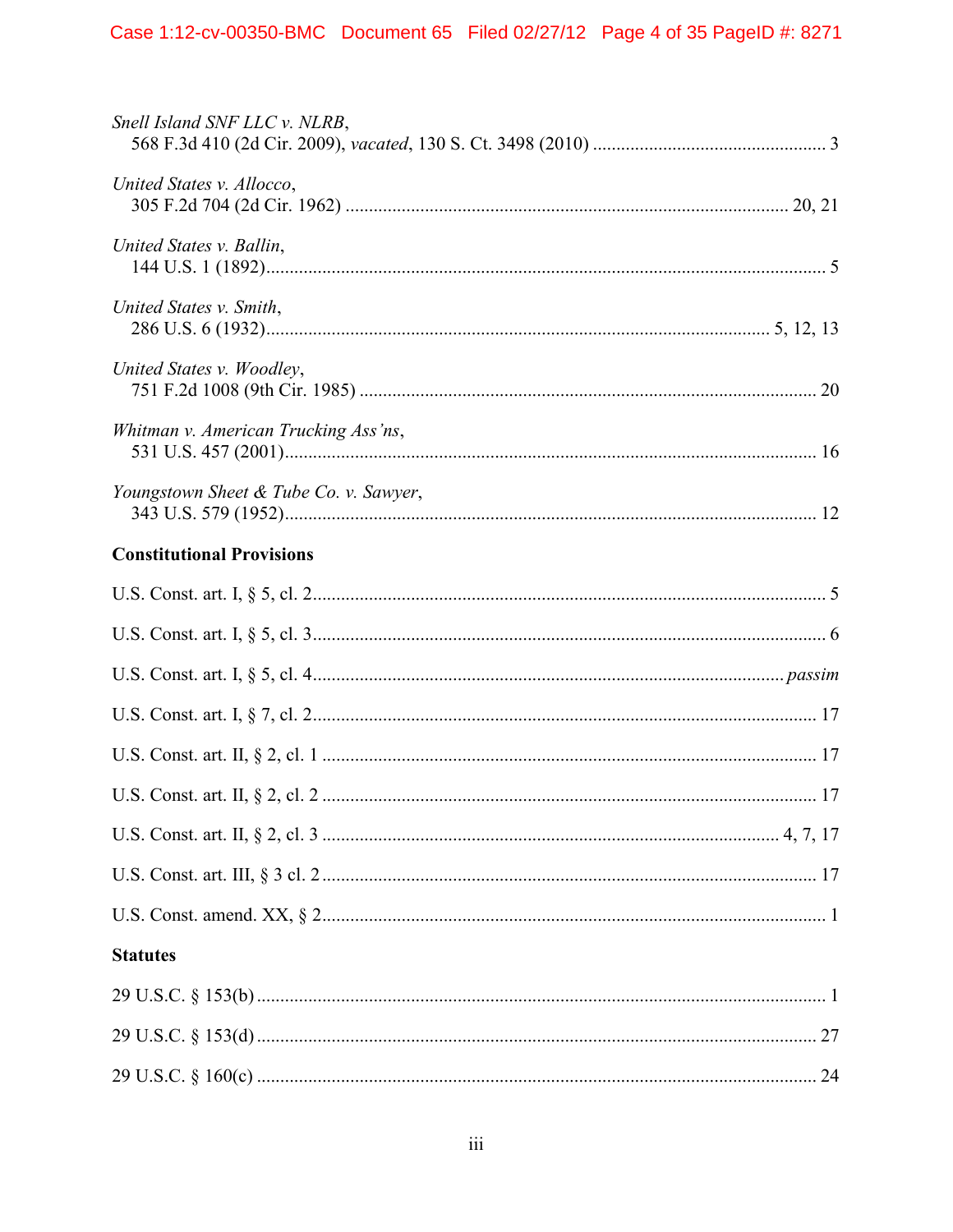| <b>Regulations</b>                                                                                                                         |  |
|--------------------------------------------------------------------------------------------------------------------------------------------|--|
| NLRB, Statement of Delegation of Certain Powers of National Labor Relations Board to<br>General Counsel of National Labor Relations Board, |  |
| NLRB, General Counsel Description of Authority and Assignment of Responsibilities,                                                         |  |
| NLRB, Authority and Assigned Responsibilities of General Counsel,                                                                          |  |
| NLRB, Order Delegating Authority to General Counsel,                                                                                       |  |
| NLRB, Order Delegating Authority to the General Counsel,                                                                                   |  |
| NLRB, Order Delegating Authority to the General Counsel,                                                                                   |  |
| NLRB, Order Contingently Delegating Authority to General Counsel,                                                                          |  |
| <b>Other Authorities</b>                                                                                                                   |  |
|                                                                                                                                            |  |
|                                                                                                                                            |  |
|                                                                                                                                            |  |
|                                                                                                                                            |  |
|                                                                                                                                            |  |
|                                                                                                                                            |  |
|                                                                                                                                            |  |
|                                                                                                                                            |  |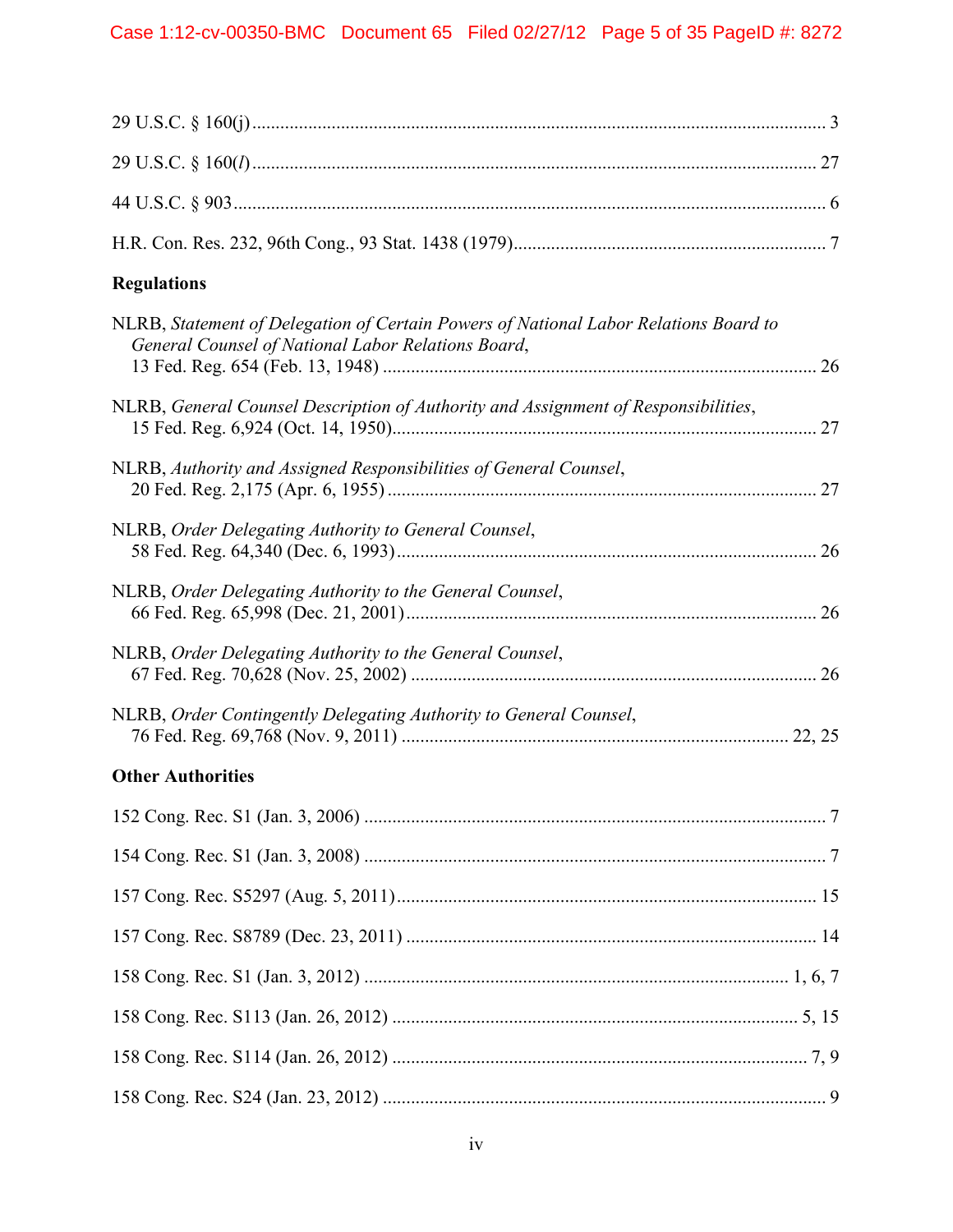| Matthew Dull & Patrick S. Roberts, Continuity, Cooperation, and the Succession of<br>Senate-Confirmed Agency Appointees, 1989-2009, 39 Presidential Studies Q. 432                                                                         |
|--------------------------------------------------------------------------------------------------------------------------------------------------------------------------------------------------------------------------------------------|
| Morton Rosenberg, Understanding the Centrality of the Appointments Clause as a<br>Structural Safeguard of Our Scheme of Separated Powers: The Senate's Exclusive<br>and Plenary Confirmation Power Trumps Presidential Intrasession Recess |
|                                                                                                                                                                                                                                            |
| Orders for Tuesday, December 20, 2011 Through Monday, January 23, 2012,                                                                                                                                                                    |
| Remarks by the President on the Economy (Jan. 4, 2012),<br>http://www.whitehouse.gov/the-press-office/2012/01/04/remarks-president-economy  15                                                                                             |
| Reply Brief for Intervenor United States, Evans v. Stephens,<br>407 F.3d 1272 (11th Cir. 2005) (No. 02-16424), 2004 WL 3589822 (Sept. 8, 2004)  20                                                                                         |
| Sen. Rep. No. 105, 80th Cong., 1st Sess. 27 (1947), reprinted in 1 Legislative History of                                                                                                                                                  |
| The Federalist No. 67 (Alexander Hamilton) (Clinton Rossiter ed. 1961)  16                                                                                                                                                                 |
| The Federalist No. 76 (Alexander Hamilton) (Clinton Rossiter ed. 1961)  16                                                                                                                                                                 |
|                                                                                                                                                                                                                                            |
| William Rawle, A View of the Constitution of the United States (1829 2d ed.),                                                                                                                                                              |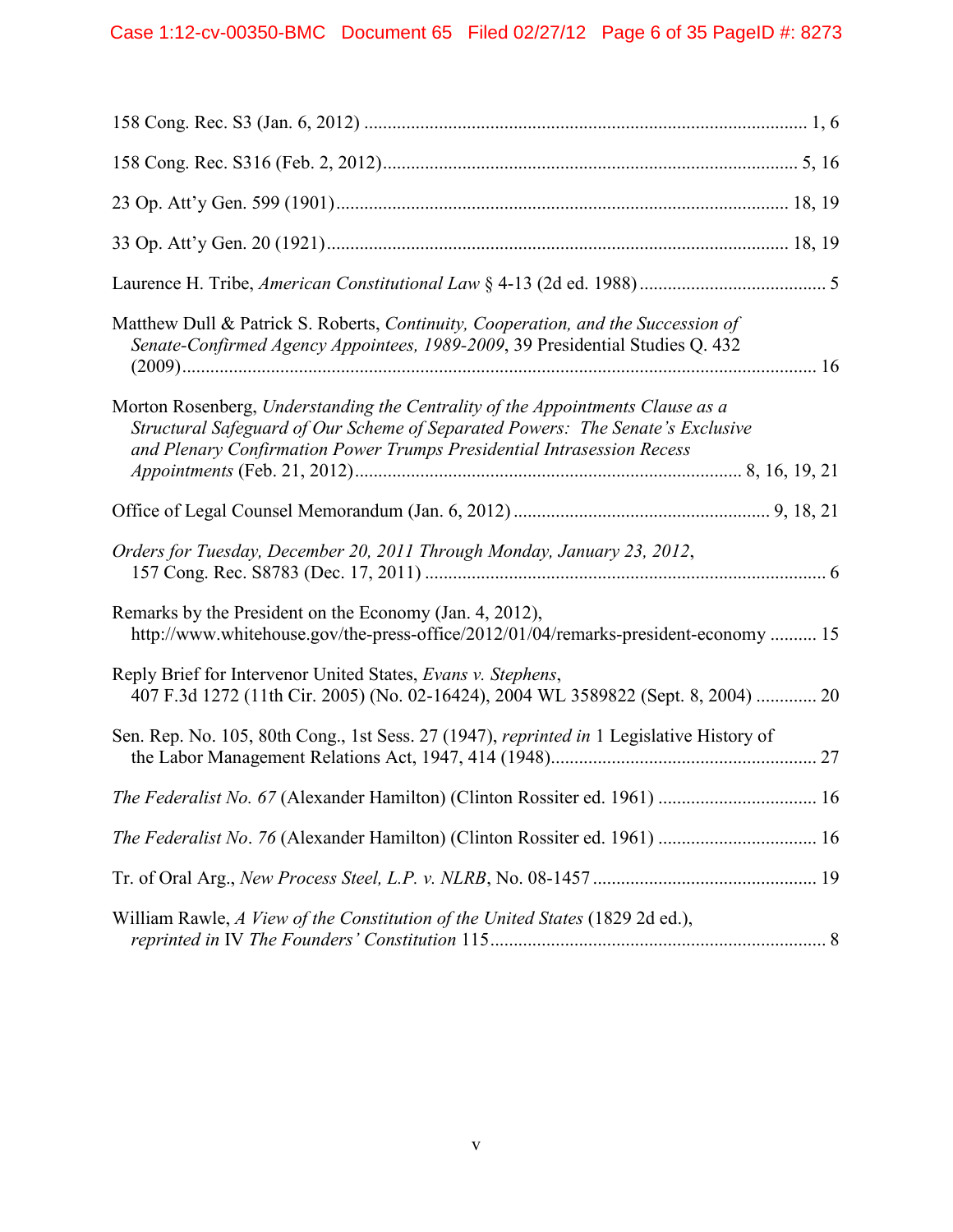#### **INTRODUCTION**

<span id="page-6-0"></span>In *New Process Steel, L.P. v. NLRB*, 130 S. Ct. 2635 (2010), the Supreme Court held that 29 U.S.C. § 153(b) "requires three participating members 'at all times' for the Board to act." 130 S. Ct. at 2640 (quoting § 153(b)). Although a properly constituted Board may delegate its powers to a group of three or more members, *see* § 153(b), the Court held that such a delegee group is powerless if the Board lacks a quorum, even if it had a quorum when the delegation was made. As the Court memorably put it, § 153(b) "does not authorize the Board to create a tail that would not only wag the dog, but would continue to wag after the dog died." 130 S. Ct. at 2645.

On January 3, 2012, Member Becker's term expired, leaving the Board with two members and without a quorum. On that same day, the Senate met in pro forma session to discharge its constitutional obligation under the 20th Amendment and formally begin the Second Session of the 112th Congress. *See* U.S. Const. amend. XX, § 2 ("The Congress shall assemble at least once in every year, and such meeting shall begin at noon on the 3d day of January, unless they shall by law appoint a different day."). Indeed, these two events—the vacancy and the convening of the new session of Congress—were not unrelated. There was a vacancy precisely because Member Becker's recess appointment expired upon the formal beginning of the new session of Congress. The *Congressional Record* reflects that "[t]he 3d day of January being the day prescribed by the Constitution of the United States for the annual meeting of the Congress, the 2d session of the 112th Congress convened at 12:01 and 32 seconds p.m., and was called to order." [1](#page-6-1)58 Cong. Rec. S1 (Jan. 3, 2012).<sup>1</sup> The Senate then adjourned less than a minute later until 11:00 a.m. on January 6, 2012. *Id*. *See also* 158 Cong. Rec. S3 (Jan. 6, 2012) (recording that the Senate met at 11:00 a.m.).

<span id="page-6-1"></span> <sup>1</sup> All citations herein to the *Congressional Record* are to the daily edition.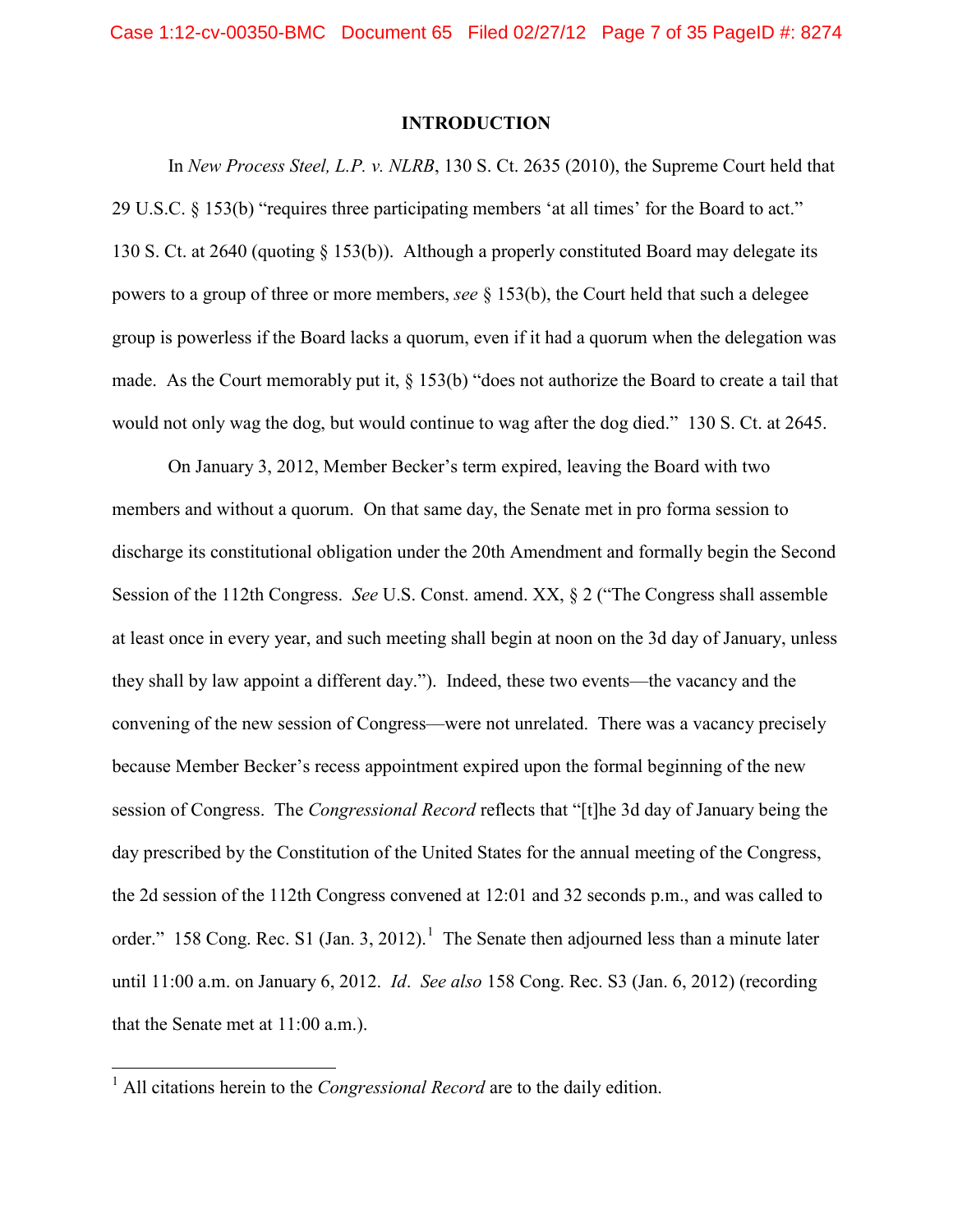On the very next day, January 4, just one day after the Senate began the second session of the 112th Congress, just one day after the Senate adjourned, and just two days before the Senate planned to reconvene, the President purported to give "recess appointments" to three new Board members. The President in no way doubts that the January 3 meeting of the Senate was valid despite its "pro forma" nature. Indeed, the government recognizes the validity of the Senate's January 3rd session in multiple ways: It recognizes that Member Becker's recess appointment expired and a vacancy was created on that date; January 3 begins the intrasession recess the government identifies in its brief; and because the recess appointments were made after the second session of the 112th Congress began, the purported appointments, if valid, would last nearly two years (an intersession appointment made just two days earlier would have expired a year earlier). But although the President recognizes the validity of the January 3 session despite its pro forma nature, the government asserts the President's prerogative to ignore the Senate sessions on January 6, 10, 13, 17, and 20 because of their pro forma nature. This makes no sense. Those sessions were no less pro forma or valid than the January 3 session that the President concedes was valid and no different from the December 23 session in which the Senate passed one of the President's legislative priorities. There is no basis for allowing the President to pick and choose which sessions of the Senate he will acknowledge and which he will ignore.

The government pointedly offers no alternative argument to its unprecedented claim that the President can pick and choose in this manner. The government does not argue that a threeday intrasession adjournment creates a recess, and with good reason. It would contradict nearly a century of executive branch arguments that intrasession recess appointments are valid only if the intrasession recess is of considerable length. A three-day break between meetings, such as occurred between January 3 and 6, has always been regarded as far too short. *Cf.* U.S. Const. art.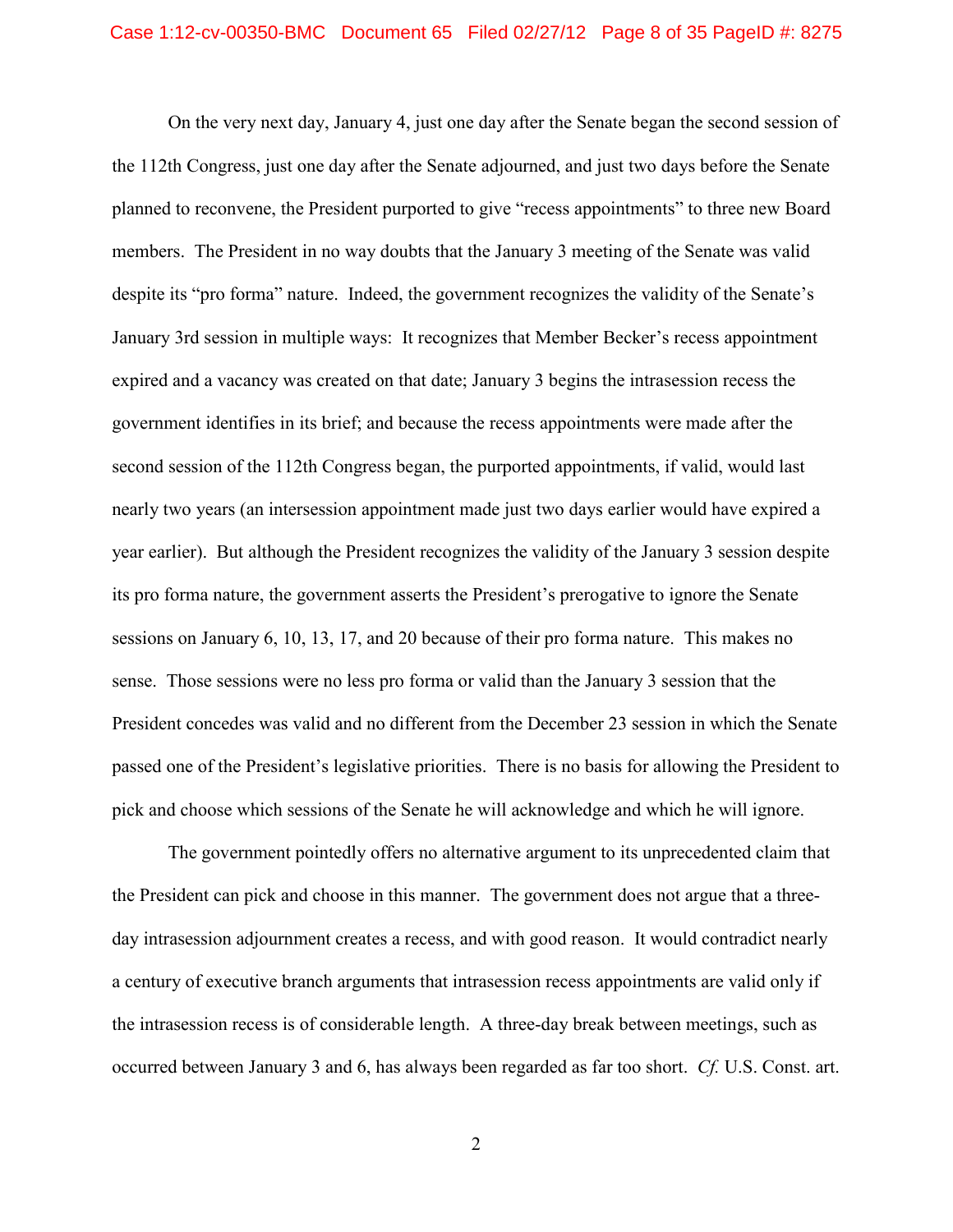I, § 5, cl. 4 ("Neither House, during the Session of Congress, shall, without Consent of the other, adjourn for more than three days . . ."). But having placed all its eggs in one basket and provided no authority for the President's ability to disregard some, but not all, pro forma sessions, it is clear that the purported appointments were invalid, the Board lacks a quorum, and this motion to dismiss must be granted.

#### **ARGUMENT**

## <span id="page-8-1"></span><span id="page-8-0"></span>**I. THE BOARD LACKS A QUORUM BECAUSE THE JANUARY 4 APPOINTMENTS ARE UNCONSTITUTIONAL.**

Because the "recess appointments" that the President announced on January 4, 2012, are invalid, the Board lacks a quorum and hence lacks the power to petition this Court for injunctive relief under 29 U.S.C. § 160(j) or to make an unfair labor practice finding. *See New Process Steel*, 130 S. Ct. at 2642 n.4 ("The Board may not, of course, itself take any action absent sufficient membership to muster a quorum (three)"); *NLRB v. Talmadge Park*, 608 F.3d 913 (2d Cir. 2010) (denying petition for enforcement of order because Board lacked a quorum); *County Waste of Ulster, LLC v. NLRB*, 385 F. App'x 11, 12 (2d Cir. 2010) ("[T]he two-member panel of the NLRB did not have the authority to enter a decision and order in this case.").<sup>[2](#page-8-2)</sup> For the same reason, this Court lacks jurisdiction. *See* 29 U.S.C. § 160(j). And, in all events, this Court cannot grant relief under  $\S$  160(j) absent a finding that the Court of Appeals would likely enforce an unfair labor practice finding by the Board, and the cases cited above make clear that no court would enforce an unfair labor practice finding by a Board that lacks a quorum. *See* Part II-B,

<span id="page-8-2"></span> <sup>2</sup> Before *New Process Steel*, the Second Circuit had held in *Snell Island SNF LLC v. NLRB*, 568 F.3d 410 (2d Cir. 2009), *vacated*, 130 S. Ct. 3498 (2010), that two Board members may exercise the Board's authority as a quorum of a delegee group, but the Supreme Court vacated *Snell Island* in light of *New Process Steel*, and the Second Circuit has recognized that "on this point, *Snell Island* yields to *New Process Steel*." *Talmadge Park*, 608 F.3d at 913.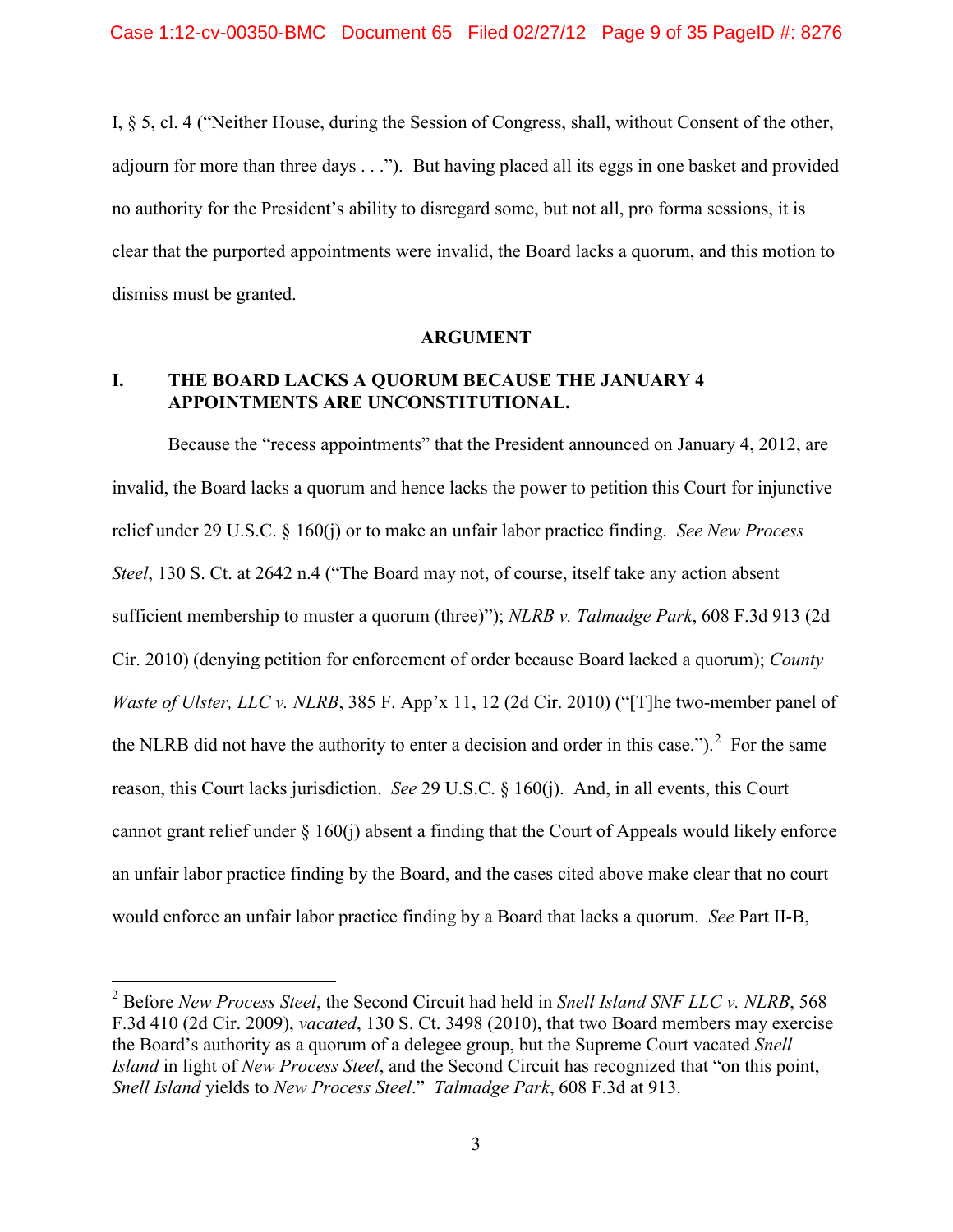*infra*.

The government contends that the Senate was continuously in "recess" for 20 days from January 3 to January 23, 2012—even though the Senate never declared itself in recess and, on the contrary, held six formal sessions in that period, on January 3, 6, 10, 13, 17, and 20. The government itself concedes the first of those sessions was valid, despite its "pro forma" nature. The linchpin of government's position is the extravagant claim that the President, not the Senate, gets to "determine whether the Senate is in recess" and the President gets to pick and choose which sessions count. Dkt. 59 at 30. According to the government, even if the Senate determines that it is in session, the President may "look behind the Senate's alleged determination." *Id*. at 29. Exercising this newfound look-behind power, the government contends that while the January 3 session was valid, the "sessions between January 3 and 23, 2012, did not interrupt the Senate's 20-day intrasession recess for [recess appointment] purposes." *Id*. at 20. The government puts all of its eggs in this basket: It advances no argument that the appointments were valid if they occurred in an adjournment spanning only the three days from January 3 to 6. *See* Part I-B, *infra*.

#### **A. The Senate's Pro Forma Sessions Are Sessions for Constitutional Purposes.**

<span id="page-9-0"></span>A "pro forma" session of the Senate is a session for all constitutional purposes, including for purposes of the Adjournment Clause (Art. I, § 5, cl. 4), the Recess Appointment Clause (Art. II, § 2, cl. 3), and Section 2 of the 20th Amendment. Such a formal session, even if brief and even if no legislation or appointments are taken up, is a session, and certainly cannot be ignored or unilaterally deemed a recess.

The Senate regards its pro forma sessions as sessions, as does the President when it suits his interests. The Senate's determination of the status of its own meetings—and not the President's view—is clearly controlling. "The Constitution commits to the Senate the power to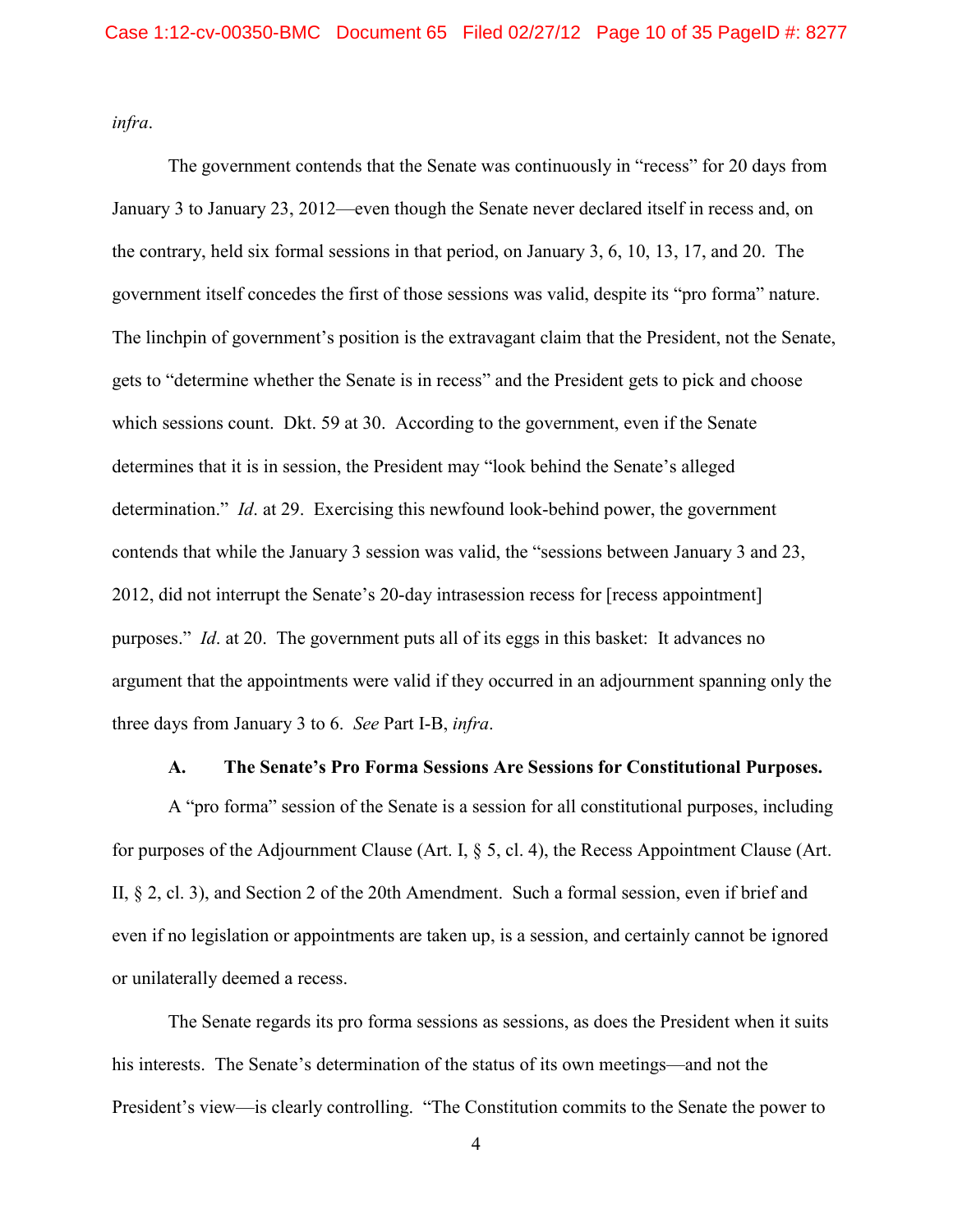make its own rules." *United States v. Smith*, 286 U.S. 6, 48 (1932). The Rules Clause provides that "Each House may determine the Rules of its Proceedings." U.S. Const. art. I, § 5, cl. 2. Under the Rules Clause, "all matters of method are open to the determination of the house, and it is no impeachment of the rule to say that some other way would be better, more accurate, or even more just." *United States v. Ballin*, 144 U.S. 1, 5 (1892). *Ballin* thus forecloses any argument that it might be "more accurate" or "better" from the President's perspective to say a pro forma session is not really a session or is more like an adjournment or recess. The *Ballin* Court rejected the claim that the Act of May 9, 1890, was invalid because the House allegedly lacked a quorum when it passed the law. The Court held that it was up to the House to set its own rules for determining if a quorum exists and thus the House could count for quorum purposes those Representatives who were present but did not vote. *Id.* at 6. Similarly, it is up to the Senate to say when it is in "Session" and when it is "adjourn[ed]." U.S. Const. art. I, § 5 cl. 4. *See* Laurence H. Tribe, *American Constitutional Law* § 4-13, at 267 (2d ed. 1988) (on "matters of legislative self-governance . . . the Constitution expressly makes each house a law unto itself").

The Rules Clause gives the Senate "the authority to determine its own procedural rules, including the what, when, and how of Senate recesses." 158 Cong. Rec. S316 (Feb. 2, 2012) (Sen. Hatch). Thus, "[i]t is for the Senate and not for the President of the United States to determine when the Senate is in session." 158 Cong. Rec. S113 (Jan. 26, 2012) (Sen. Lee). The President gets to decide whether to make a recess appointment; but the Senate gets to decide whether to recess. *See Humphrey's Ex'r v. United States*, 295 U.S. 602, 630 (1935) ("The sound application of a principle that makes one master in his own house precludes him from imposing his control in the house of another who is master there."). The Constitution commits to the Senate and House the power to go into "Session" and the power to "adjourn" (Art. I, § 5, cl. 4),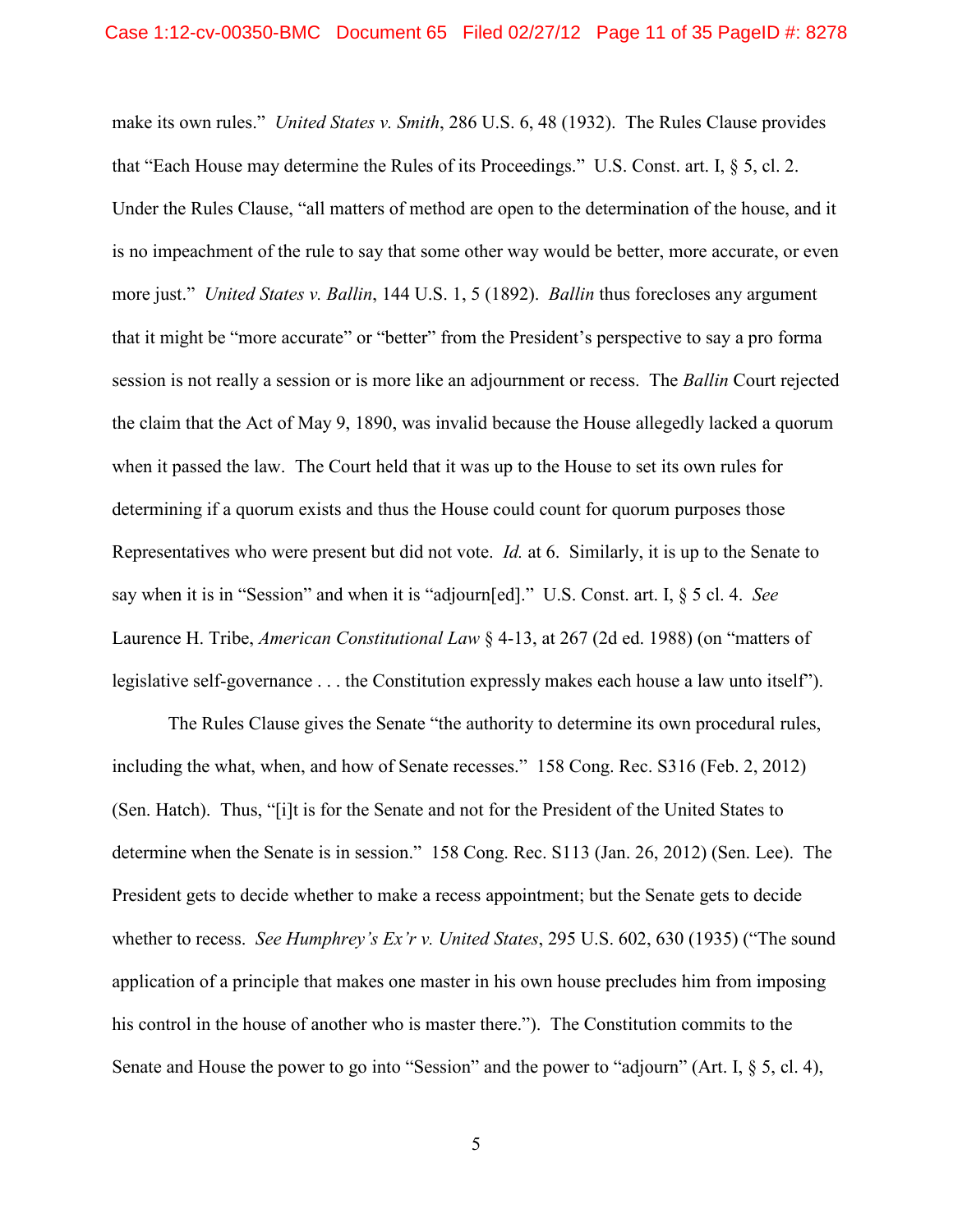#### Case 1:12-cv-00350-BMC Document 65 Filed 02/27/12 Page 12 of 35 PageID #: 8279

and when it comes to matters of process "it is not for the court to say that in doing so the Senate abused its discretion. The presumption in favor of regularity, which applies to the proceedings of courts, cannot be denied to the proceedings of the houses of Congress, when acting upon matters within their constitutional authority." *Barry v. United States ex rel. Cunningham*, 279 U.S. 597, 619 (1929). *Cf*. *Nixon v. United States*, 506 U.S. 224 (1993) (rejecting as nonjusticiable an impeached judge's effort to second-guess the Senate's procedures and claim that the entire Senate was required to hear the evidence against him when Senate rules allowed a committee to do so).

The government asserts that "[t]he Senate as a body made no determination that it was not in recess," Dkt. 59 at 2, but that is simply false. *See Orders for Tuesday, December 20, 2011 Through Monday, January 23, 2012*, 157 Cong. Rec. S8783 (Dec. 17, 2011). Pursuant to those orders, the Senate "adjourn[ed]" for no more than three days at a time (excluding Sundays) and then "convene[d] for pro forma sessions" after each adjournment. *Id*. Thus, the Senate never declared itself in recess. To the contrary, the Senate specified when it would hold formal meetings, including the December 23 meeting in which the payroll extension was passed, the January 3 meeting required by the 20th Amendment, and the multiple meetings during the period the President would deem them to have been in recess, which were all required by the Adjournment Clause. The government cites the *Congressional Directory* and a Senate website (Dkt. 59 at 23 & n.23), but the *Congressional Record* supplies the official record of the "public proceedings" of the House and Senate. 44 U.S.C. § 903; *see also* U.S. Const. art. I, § 5, cl. 3 ("Each House shall keep a Journal of its Proceedings"). And the *Congressional Record* reflects that the Senate was in session on *inter alia* January 3 and 6, 2012. *See* 158 Cong. Rec. S1, S3.

Section 2 of 20th Amendment requires Congress to assemble annually "at noon on the 3d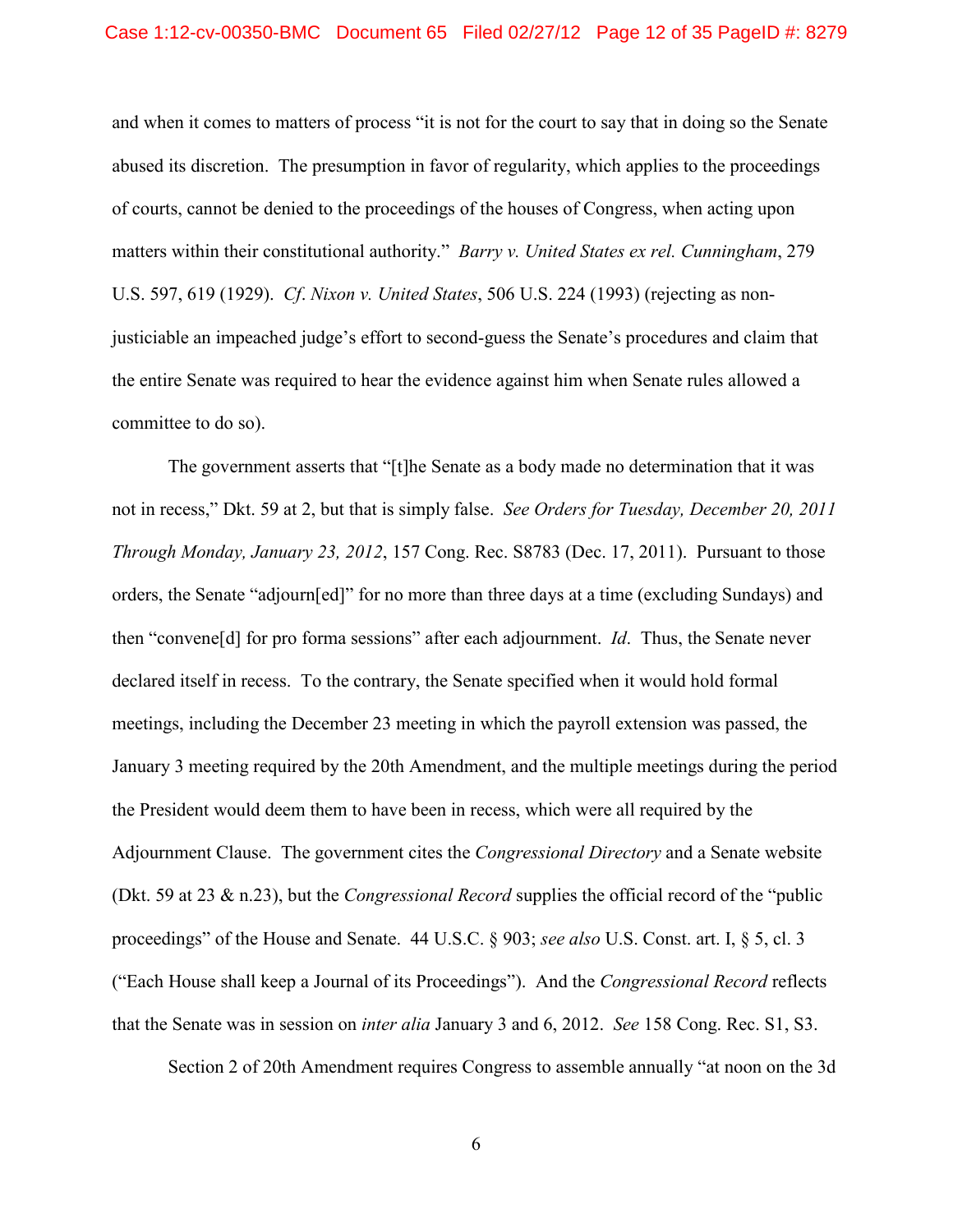day of January." The Senate fulfilled that requirement this year by going into a brief pro forma session, as it has done in prior years. *See*, *e.g.*, H.R. Con. Res. 232, 96th Cong., 93 Stat. 1438 (1979) (formal session to be held on January 3, 1980); 152 Cong. Rec. S1 (Jan. 3, 2006); 154 Cong. Rec. S1 (Jan. 3, 2008). As Senator Lee has noted, "[t]he Senate has commonly and without objection used pro forma sessions to fulfill both constitutional requirements [the 20th Amendment and the Adjournment Clause], evidencing a past consensus that such sessions are of constitutional significance." 158 Cong. Rec. S114 (Jan. 26, 2012). The notion that the Senate's pro forma sessions do not count for purposes of the Recess Appointments Clause "thus upsets precedent and creates an internal contradiction in the treatment of Senate sessions for purposes of the Constitution." *Id*. Unless one believes Congress has repeatedly violated the 20th Amendment, the Senate was in session on January 3, 2012.

Remarkably, the government itself does not dispute that the Senate was in session on January 3, even though that day's session was no less "pro forma" than the sessions on surrounding days. *See* Dkt. 59 at 1 (stating that the Senate was on "break from January 3 to 23"); *id*. at 5 n.4, 35 n.31. The January 3rd session clocked in at less than a minute, *see* 158 Cong. Rec. S1 (Jan. 3, 2012), and was no more or less formal than the meetings on January 6, 10, 13, 17, and 20. The reason the government wants to treat the January 3rd session differently is obvious: By acknowledging that the Second Session of the 112th Congress convened on January 3 and making the appointment the next day, the President was able to make an intrasession recess appointment that, if valid, would presumably last for *two* years instead of one. *See* U.S. Const. art. II, § 2, cl. 3 (recess appointments "expire at the End of [the Senate's] next Session"); *see also* Morton Rosenberg, *Understanding the Centrality of the Appointments Clause as a Structural Safeguard of Our Scheme of Separated Powers: The Senate's Exclusive and Plenary*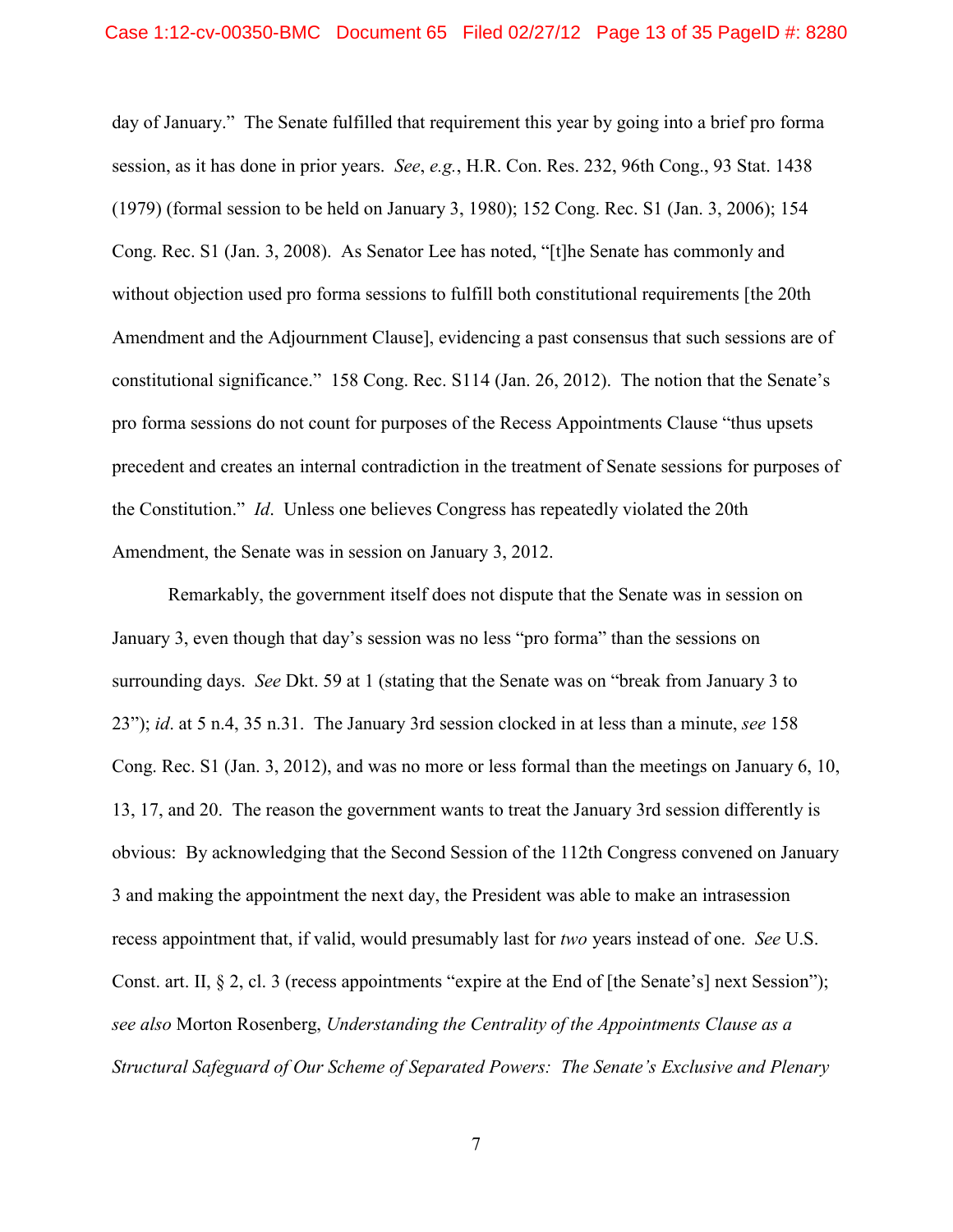*Confirmation Power Trumps Presidential Intrasession Recess Appointments* 1 (Feb. 21, 2012) (presented at the American Enterprise Institute) ("The result" of the President's purported authority would be "to install the appointees in their respective offices for almost two years." $)$ .<sup>[3](#page-13-0)</sup> An appointment made just two days earlier, before the beginning of the new session, would have lasted a full year less. Thus, by one obvious measure, these appointments are the most aggressive recess appointments imaginable—not only do they rest on the claim of an unprecedented power to disregard the Senate's view of whether it is in session or in recess, but it employs that authority to assert a recess appointment of the maximum possible constitutional length.  $4$ 

But the government cannot have its cake and eat it too. If, as the government contends, a pro forma meeting does not interrupt a recess, it does not get to say that the Senate's January 3 meeting started a new session so it can stretch the life of its appointments by an extra year. If the January 3 meeting was sufficiently substantive and meaningful to discharge the Senate's constitutional obligation under the 20th Amendment and to allow the President to claim an extra

<span id="page-13-0"></span> <sup>3</sup> *Available at* http://www.aei.org/files/2012/02/20/-understanding-the-centrality-of-theappointments-clause-as-a-structural-safeguard-of-our-scheme-of-separatedpowers\_115323486564.pdf.

<span id="page-13-1"></span><sup>&</sup>lt;sup>4</sup> Indeed, the absurdity of a recess appointment lasting nearly two years calls into question the validity of intrasession recess appointments. *See infra* at 18 n.10, 21. As long as recess appointments are confined to intersession recesses, then the Clause's specification that the resulting commission "shall expire at the end of [the Senate's] next session" makes ample sense. As William Rawle put it: "The appointments made, and commissions issued during the recess of the senate, are in force only to the end of the ensuing session." William Rawle, *A View of the Constitution of the United States* (1829 2d ed.), *reprinted in* IV *The Founders' Constitution* 115. But while it makes perfect sense for the Senate to have a full session to consider an appointment made during the recess, it makes no sense whatsoever for the Senate to have two full sessions to consider an appointment made during a brief break. Indeed, if the government were correct that a very brief intrasession break were sufficient to trigger the Clause's reference to a recess then there is no reason the Clause's reference to a session should encompass an entire congressional session, but rather would logically apply only until the next break of comparable length.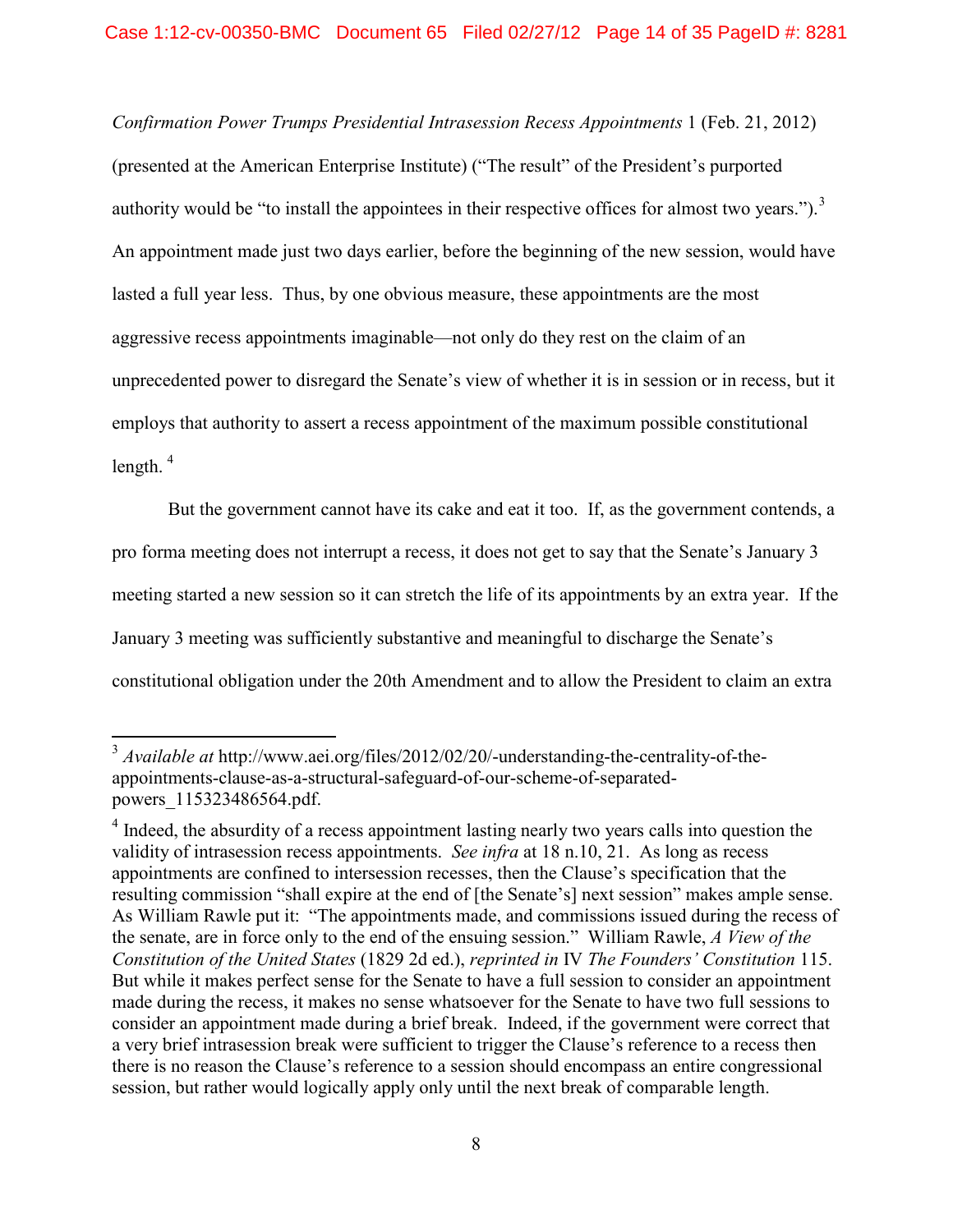#### Case 1:12-cv-00350-BMC Document 65 Filed 02/27/12 Page 15 of 35 PageID #: 8282

year for his recess appointees, then there is no reason for treating the January 6 (or 10, 13, 17, or 20) sessions any differently. There is simply no basis for allowing the President not only to override the Senate's own determination of when it is in recess or in session, but to do so selectively to maximize his ability to circumvent the Senate's advice and consent function by cherry-picking dates to get full two-year terms for recess appointees.

The government's assertion that pro forma sessions do not count would render the Senate in violation not only of its obligations under the 20th Amendment, but also its constitutional duty to the House under the Adjournment Clause. That Clause provides that "[n]either House, during the session of Congress, shall, without the Consent of the other, adjourn for more than three days." U.S. Const. art. I, § 5, cl. 4. The Senate has "commonly and without objection" used pro forma sessions to satisfy this Clause. 158 Cong. Rec. S114 (Jan. 26, 2012) (Sen. Lee). *See also* Office of Legal Counsel Memorandum at 18 (Jan. 6, 2012) ("OLC memo"). But the Senate did not request, and the House did not agree to, an adjournment of more than three days in the period at issue. *See* 158 Cong. Rec. S24 (Jan. 23, 2012) (Sen. Grassley) ("No concurrent resolution authorizing an adjournment was passed by both chambers."). Thus, if the Senate had adjourned within that period for more than three days at a time, that would have been a constitutional violation. *See id*. ("The President's erroneous belief that he can determine whether the Senate was in session would place us in the position of acting unconstitutionally. If he is right, we recessed for more than 3 days without the consent of the other body.").

The government suggests that this Court "need not decide" whether the Senate is in breach of its constitutional obligations to the House because the Senate may be in session for purposes of the Adjournment Clause but not for purposes of the recess appointment process. Dkt. 59 at 34. This is truly remarkable. Not only does the President assert the power to pick and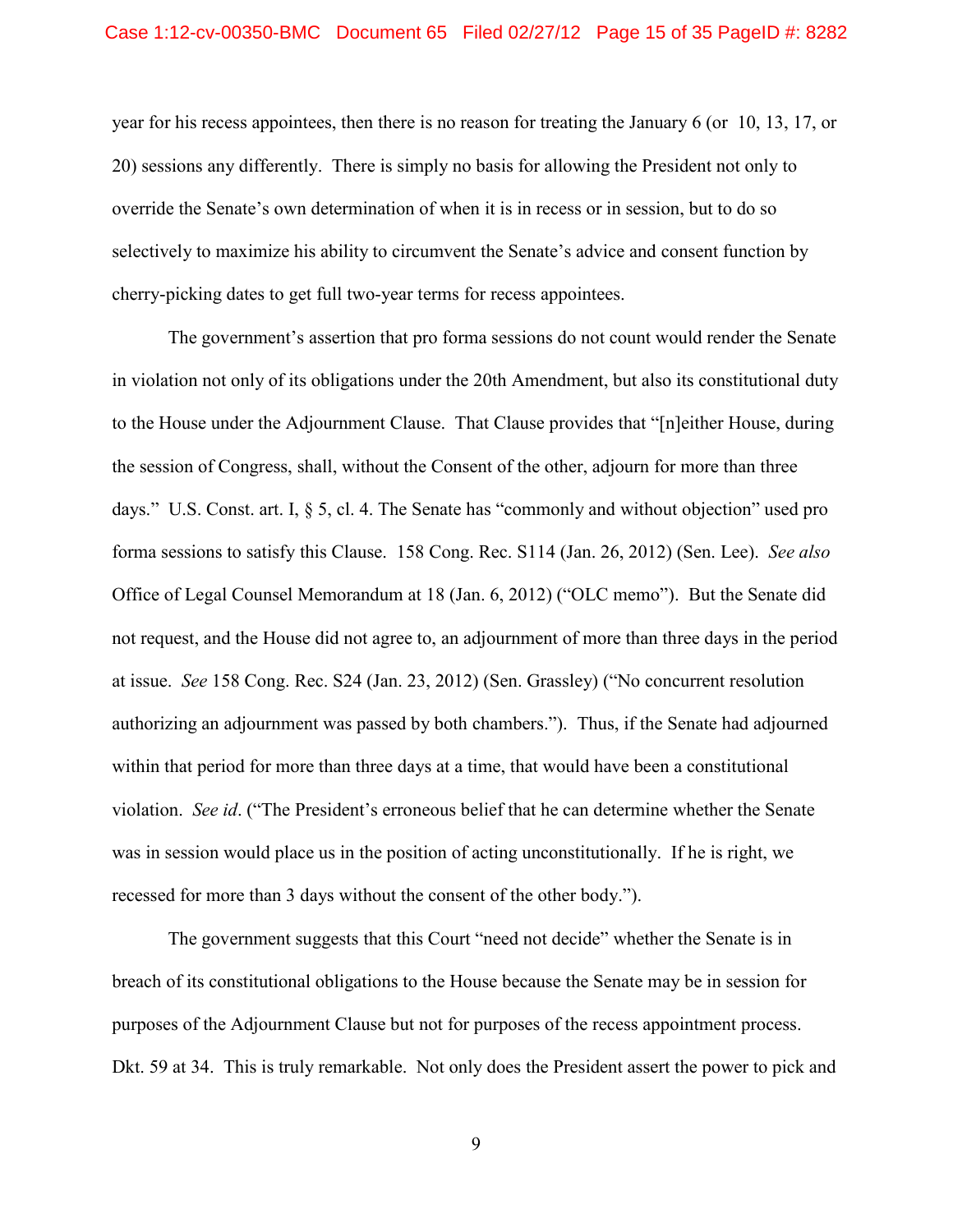choose which pro forma sessions count—January 3 yes, but January 6 no—it also asserts that the Senate may be in session for one constitutional provision, but in recess for another. That is nonsense. The Senate is either in session, or it is not; and pro forma sessions are either constitutionally valid (for purposes of the 20th Amendment, Adjournment Clause, *and* the Recess Appointments Clause) or they are not. The obvious and consistent answer is that the Senate has the authority to determine whether it is in session or in recess and its determination governs for purposes of all three constitutional provisions.

Although the Justice Department now defends the President's assertion that he can ignore pro forma sessions and declare for himself that the Senate is in recess, that position conflicts with the Department's representation to the Supreme Court in *New Process Steel*. Then-Solicitor General Kagan told the Court, in response to an Order from the Court, that the case had not become moot because the Board had regained a quorum based on a recent recess appointment.

Although a President may fill [Board] vacancies through the use of his recess appointment power, as the President did on March 27 of this year, the Senate may act to foreclose this option by declining to recess for more than two or three days at a time over a lengthy period. For example, the Senate did not recess intrasession for more than three days at a time for over a year beginning in late 2007.

Letter from Elena Kagan to William K. Suter, Clerk of the Supreme Court 3, *New Process Steel, L.P. v. NLRB*, No. 08-1457 (Apr. 26, 2010) ("Kagan Letter") (attached as Exhibit 1). The government attempts to dismiss General Kagan's representation to the Supreme Court as a mere "passing reference" in "a letter principally addressed to other subjects." Dkt. 59 at 37. But General Kagan's letter was in direct response to the Supreme Court's order asking the parties to address what effect the recess appointments had on the proper disposition of the case. The government's letter took the position that the recess appointments did not render the case moot. The discussion of the prospect that pro forma sessions could be used once again to deprive the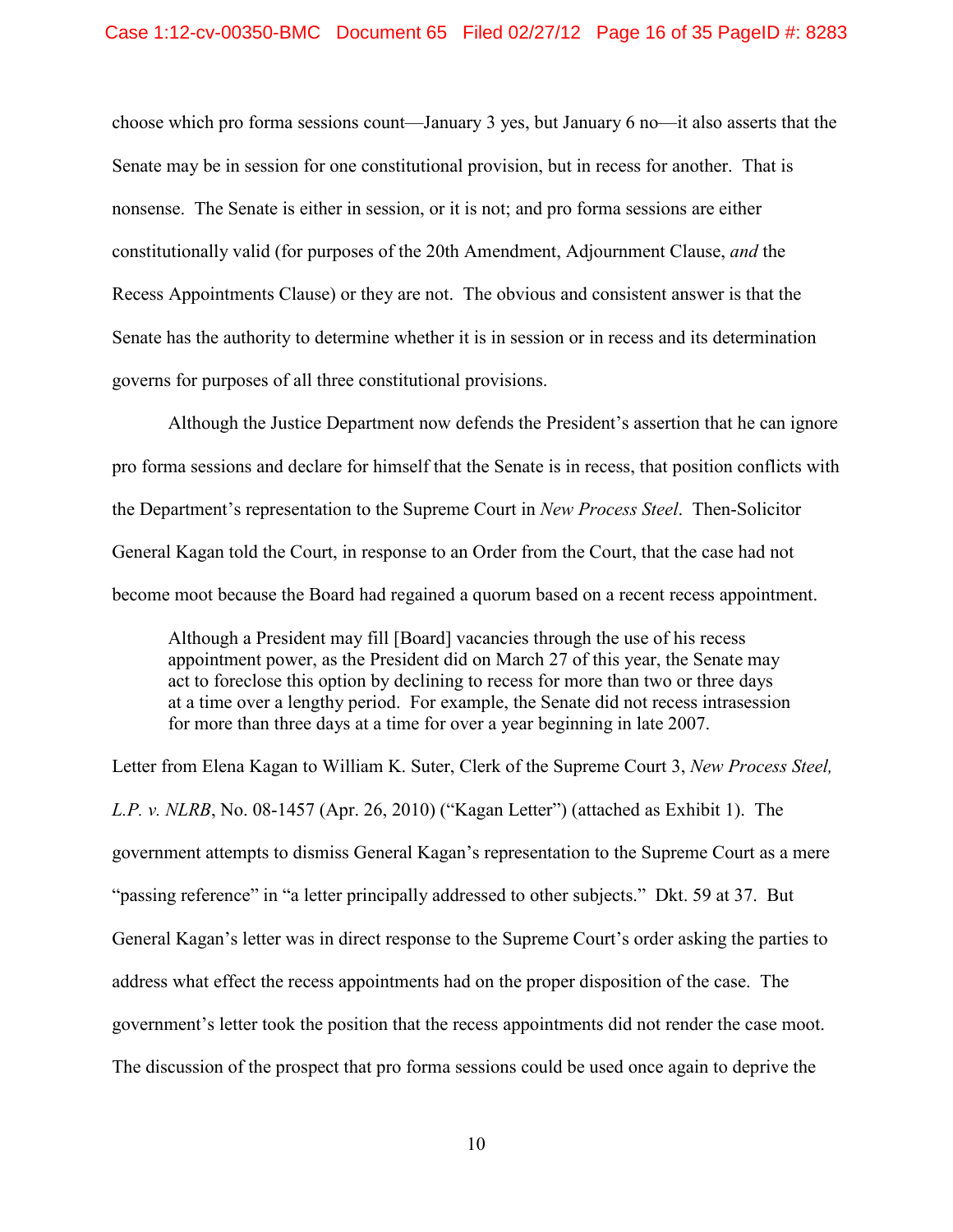#### Case 1:12-cv-00350-BMC Document 65 Filed 02/27/12 Page 17 of 35 PageID #: 8284

Board of a quorum was not a mere "passing reference" but an integral part of the argument that the dispute was not moot because it could recur. Having persuaded the Court that the dispute was not moot and prophetically explaining that the Board "may face the prospect of being reduced to two members in the future," Kagan Letter at 3-4, the Department is poorly positioned to abandon that representation. In all events, the future Justice surely got the matter correct: "the Senate may act to foreclose [the recess appointment] option by declining to recess for more than two or three days at a time." *Id*. at 3.

While past practice and past representations to the courts support the conclusion that pro forma sessions prevent recess appointments, the President's January 4 appointments are wholly unprecedented. *See* Written Testimony of Sen. Michael Lee, *President Obama's Unprecedented "Recess" Appointments: Hearing Before the House Comm. on Oversight & Gov't Reform*, 112th Cong., at 4 (Feb. 1, 2012) ("No president has ever unilaterally appointed an executive officer during a recess of less than three days. Neither, to my knowledge, has a president of either party ever asserted the power to determine for himself when the Senate is or is not in session for purposes of the Recess Appointments Clause.") ("Sen. Lee Testimony") (attached as Exhibit 2). The fact that no President for the first 222 years of this Nation's history ever claimed the power to say when the Senate is, and is not, in session is powerful evidence that the 43 prior occupants of the Oval Office did not think the power existed. "That prolonged reticence would be amazing" if such a presidential prerogative had not been "understood to be constitutionally proscribed." *Plaut v. Spendthrift Farm, Inc.*, 514 U.S. 211, 230 (1995). Like congressional powers, presidential powers, if they exist, tend to be used. *Cf. id.*; *Printz v. United States*, 521 U.S. 898, 905 (1997) (If "earlier Congresses avoided use of this highly attractive power, we would have reason to believe that the power was thought not to exist.").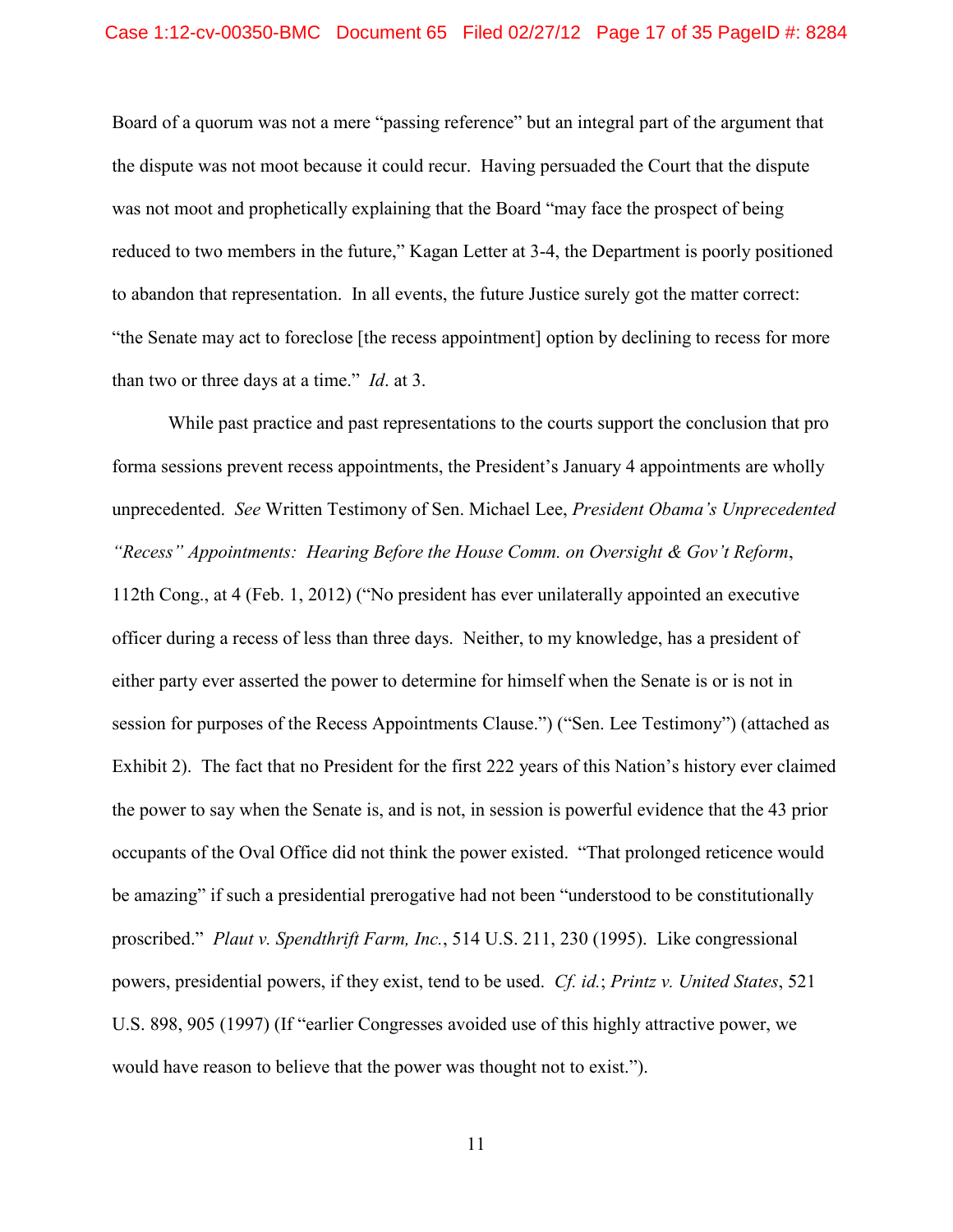Justice Jackson's concurring opinion in *Youngstown Sheet & Tube Co. v. Sawyer*, 343

U.S. 579, 587 (1952), which provides the accepted "framework for assessing whether executive

actions are authorized," *Hamdan v. Rumsfeld*, [5](#page-17-0)48 U.S. 557, 638 (2006),<sup>5</sup> explained that:

When the President takes measures incompatible with the expressed or implied will of Congress, his power is at its lowest ebb, for then he can rely only upon his own constitutional powers minus any constitutional powers of Congress over the matter. Courts can sustain exclusive Presidential control in such a case only by disabling the Congress from acting upon the subject.**[4]** Presidential claim to a power at once so conclusive and preclusive must be scrutinized with caution, for what is at stake is the equilibrium established by our constitutional system.

*Youngstown*, 343 U.S. at 637-638 (Jackson, J., concurring). Here, the asserted ability of the President to say the Senate was continuously in recess from January 3 to January 23 is "power at its lowest ebb" and "must be scrutinized with caution" because it is "incompatible" with the Senate's determination that it was in session six times during that period.

The government relies (Dkt. 59 at 31) on *United States v. Smith*, 286 U.S. 6 (1932), but that case actually supports Respondents as it confirms that the President and the Senate must respect the constitutional formalities employed by each other. In *Smith*, the Court considered whether George Otis Smith was appointed to the Federal Power Commission. On December 20, 1930, the Senate voted to confirm Smith and then adjourned to January 5, 1931. On December 22, 1930, the Secretary of the Senate formally notified the President of the confirmation, and the President that same day signed and had delivered to Smith a commission appointing him to office. On January 5, 1931, the first day the Senate was again in session after the confirmation

<span id="page-17-0"></span><sup>&</sup>lt;sup>5</sup> Justice Jackson's analysis is not limited to the President's conduct of foreign policy. Indeed, *Youngstown* itself involved a domestic action—the President's order to the Secretary of Commerce to seize and operate American steel mills in the face of a work stoppage. And in his footnote 4 to the passage quoted above, Justice Jackson cited the example of *Humphrey's Executor*, in which "President Roosevelt's effort to remove a Federal Trade Commissioner was found to be contrary to the policy of Congress and impinging upon an area of congressional control, and so his removal power was cut down accordingly." 343 U.S. at 638 n.4.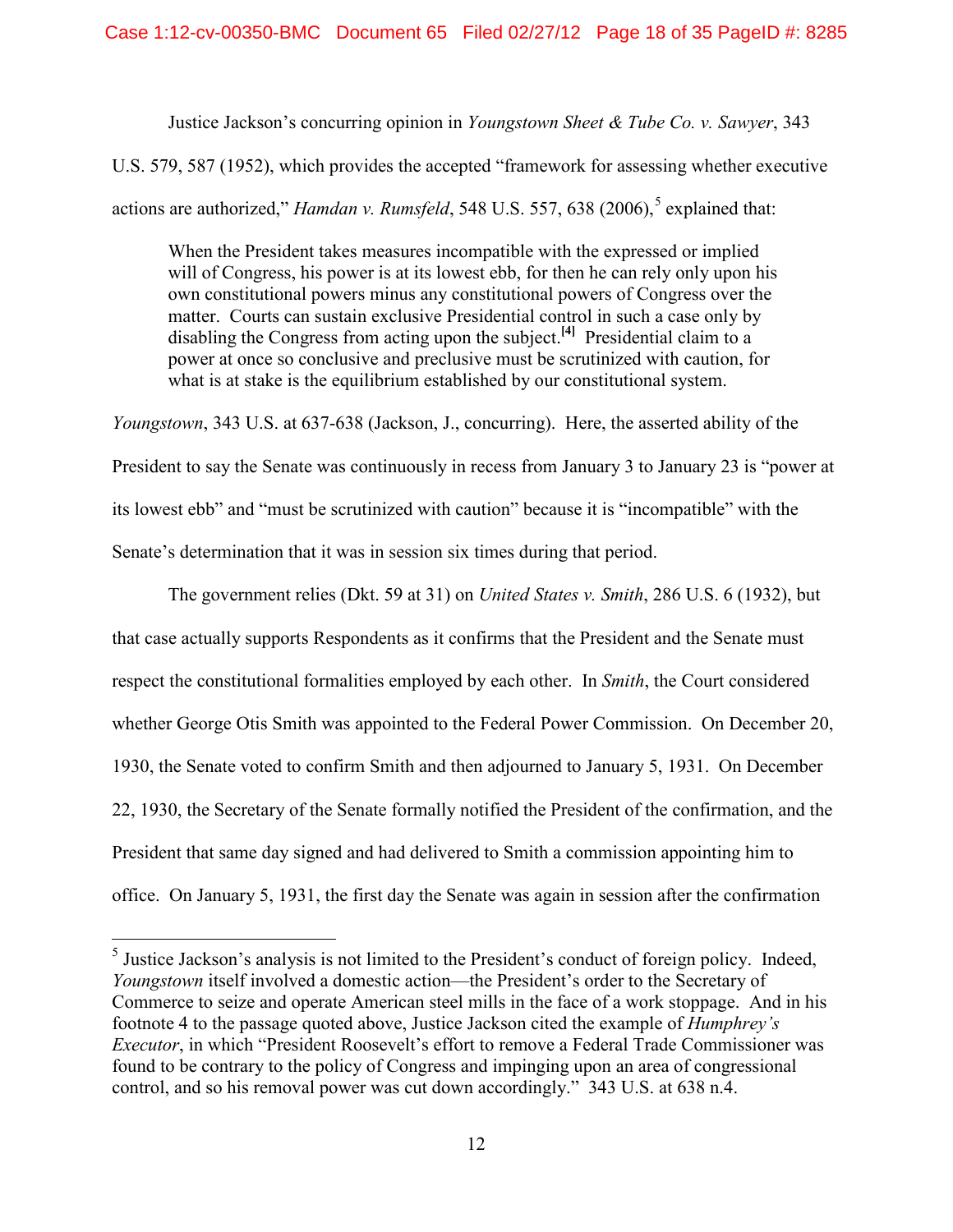vote, the Senate reconsidered Smith's nomination and asked the President to return the resolution of confirmation. The President refused on the ground he had already appointed Smith.

The Court held that Smith was validly appointed despite the Senate's reconsideration of its consent to the nomination. Writing for the Court, Justice Brandeis noted that "[i]t is essential to the orderly conduct of public business that formality be observed in the relations between different branches of the government charged with concurrent duties; and that each branch be able to rely upon definite and formal notice of action by another." *Id*. at 35. And Justice Brandeis rejected the notion that the Senate could retract a confirmation after formal notification to the President and appointment, explaining that "[t]he uncertainty and confusion which would be engendered by such a construction repel its adoption." *Id*. at 36. Similarly, when the Senate declares that it is in session, the President must honor that formality. To allow the President to deem the Senate in recess on a day that the Senate regards itself as in session, and on that basis make a recess appointment he could not otherwise make, would sow great "uncertainty and confusion" over the duties of the Senate and the President as to the nomination, confirmation, and appointment of executive officers.

The government argues that the January 4 appointments are valid recess appointments because "the Senate was not open for the business of giving its advice and consent." Dkt. 59 at 24. But this argument falters for at least three reasons. First, the recess appointment power exists only when the Senate is *in recess*, not when it is in session but has indicated that it does not plan to take up any substantive business. *Id*. The constitutional standard looks to whether the Senate is in recess, not to whether it plans to act on the President's nominees. The logic of the government's position would seem to be that the President could declare a recess if the Senate made clear it was going to focus on legislative business and not take up executive branch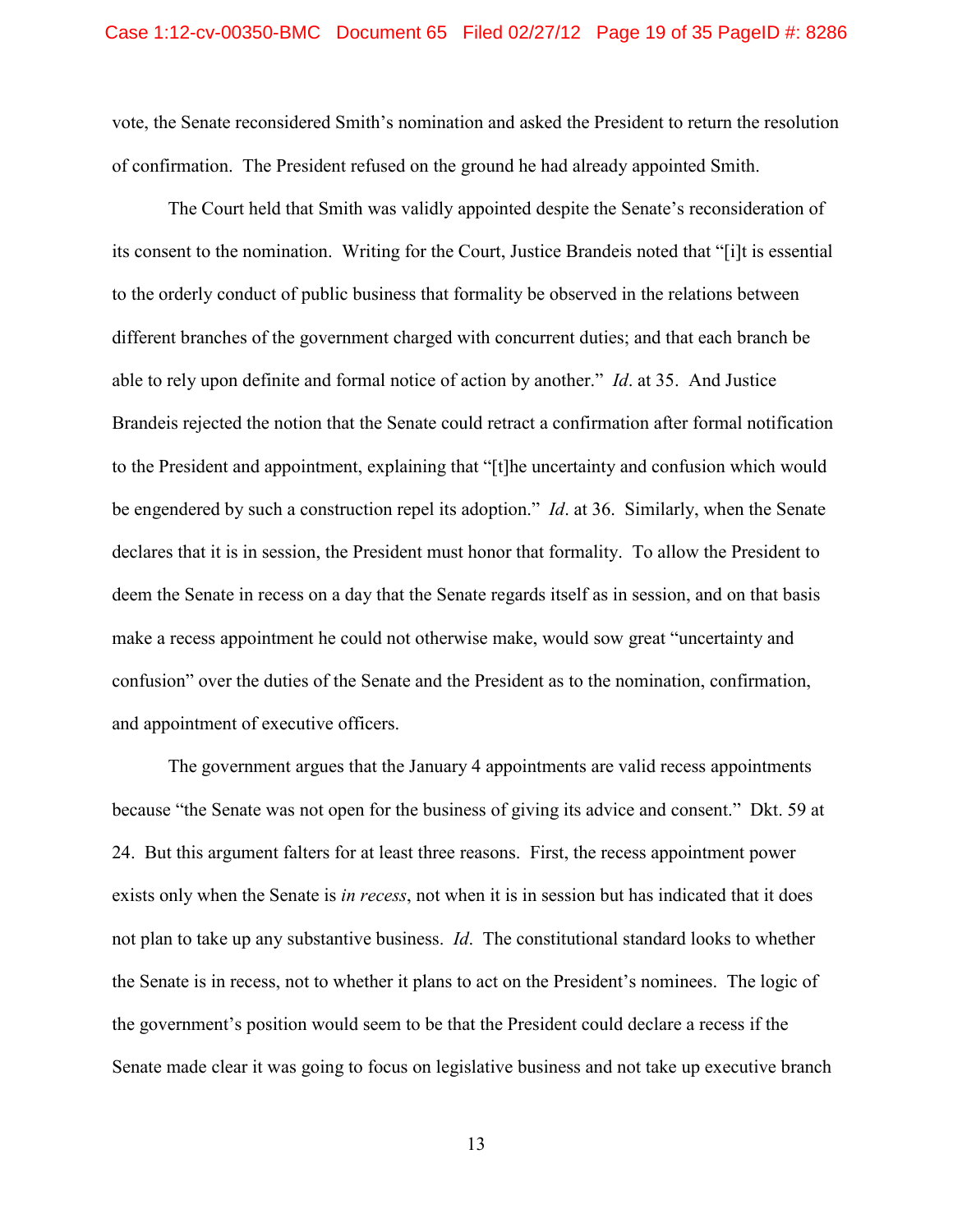### Case 1:12-cv-00350-BMC Document 65 Filed 02/27/12 Page 20 of 35 PageID #: 8287

nominees, or even more to the point if the Senate made clear that it planned to take no action on any pending nominees in retaliation for an abuse of presidential prerogative. The Senate's advice and consent role manifestly includes the power to withhold consent. The President cannot circumvent that role by converting the Senate's determination that it is in session but not planning to take up any business into his own determination the Senate is in recess. The rule that is both faithful to the Constitution and administrable is the rule that the Senate is in "Session," U.S. Const. art. I,  $\S$  5, cl. 4, when it declares itself to be in session.<sup>[6](#page-19-0)</sup>

Second, the Senate is capable of conducting business at pro forma sessions, and its indication that it does not plan to take up substantive business is just a prediction, not something that estops it from doing so, let alone renders it in recess. Indeed, less than two weeks before the President's January 4 recess appointments, when the Senate was meeting in pro forma session pursuant to the same Orders that authorized the sessions on January 3 and January 6, Congress passed an important piece of legislation, the Temporary Payroll Tax Cut Continuation Act of 2011. *See* 157 Cong. Rec. S8789 (Dec. 23, 2011) (passing H.R. 3765). The President signed the bill into law without expressing any qualms about whether the Senate had been in session. In August 2011, the Senate passed another urgent measure, the Airport and Airway Extension Act

<span id="page-19-0"></span><sup>&</sup>lt;sup>6</sup> The government's reliance (Dkt. 59 at 19-20) on a 1905 Senate Judiciary Committee Report is sorely misplaced because the burden of that report was to *reject* President Theodore Roosevelt's declaration of a "constructive recess" between the First and Second Sessions of the 58th Congress. *See* Sen. Rep. No. 4389, 58th Cong., 3rd Sess. 2 (1905). The current President likewise had no power to declare a "constructive recess" on the second day of the Second Session of the 112th Congress. *See also* Sen. Lee Testimony at 7. Moreover, it is particularly misleading and ahistorical to rely on that resolution to suggest a practical test for *intra*session recesses because the Senate took action in response to improper *inter*session appointments at a time when the Attorney General had officially opined that the recess appointment power was limited to *inter*session appointees, a position that was only abandoned nearly two decades later and only with assurances that it would not extend to short *intra*session recesses. *See infra* at 18 n.10; Rosenberg, *supra*, at 10.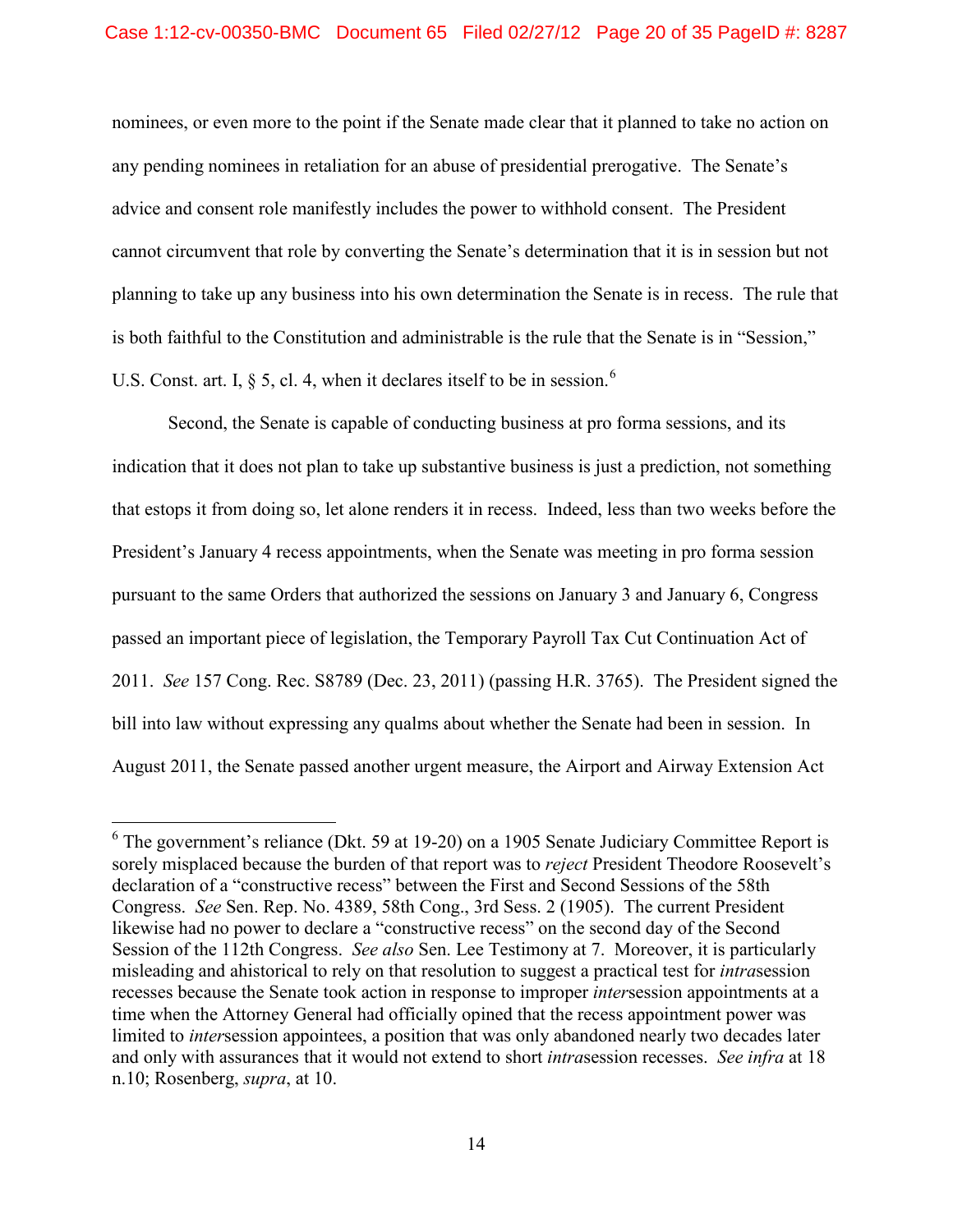#### Case 1:12-cv-00350-BMC Document 65 Filed 02/27/12 Page 21 of 35 PageID #: 8288

of 2011, during a pro forma session. *See* 157 Cong. Rec. S5297 (Aug. 5, 2011). [7](#page-20-0) These events confirm that "[d]uring the Senate's pro forma sessions, including its session on January 6, 2012, the Senate was manifestly capable of exercising its constitutional function of advice and consent." 158 Cong. Rec. S113 (Jan. 26, 2012) (Sen. Lee).

Third, the government's position would seem to lead to the absurd conclusion that the President can make "recess" appointments when the Senate adjourns for the weekend, overnight, or perhaps the afternoon. That is a position that the government has never embraced, including in this litigation. *See infra* at 18-20.

Finally, it bears emphasis that the President himself sought to justify his January 4 appointments, not on the ground that the Senate was *unavailable* to confirm his nominees, but on the ground that the Senate was *unwilling* to do so, saying "I refuse to take no for an answer." Remarks by the President on the Economy (Jan. 4, 2012), http://www.whitehouse.gov/the-press-office/2012/01/04/remarks-president-economy.<sup>[8](#page-20-1)</sup> The government's proposed "not open for business" test provides a convenient excuse when the President does not want to go through the advice and consent process. Indeed, the President's resort to this procedure to circumvent the Senate and to "refuse to take no for an answer" makes plain the asserted power's threat to the framers' deliberate design to reject proposals to vest the appointment power exclusively in the President and instead "require[e] the joint participation of the President and the Senate . . . to ensure public accountability for both the making of a bad appointment and the rejection of a

<span id="page-20-0"></span> $<sup>7</sup>$  If the Senate was not actually in session on the days it passed those measures, it would seem to</sup> follow that the resulting laws are nullities, which we do not understand to be the government's position.

<span id="page-20-1"></span><sup>&</sup>lt;sup>8</sup> The President was referring specifically to his January 4 appointment of Richard Cordray as head of the Consumer Financial Protection Bureau.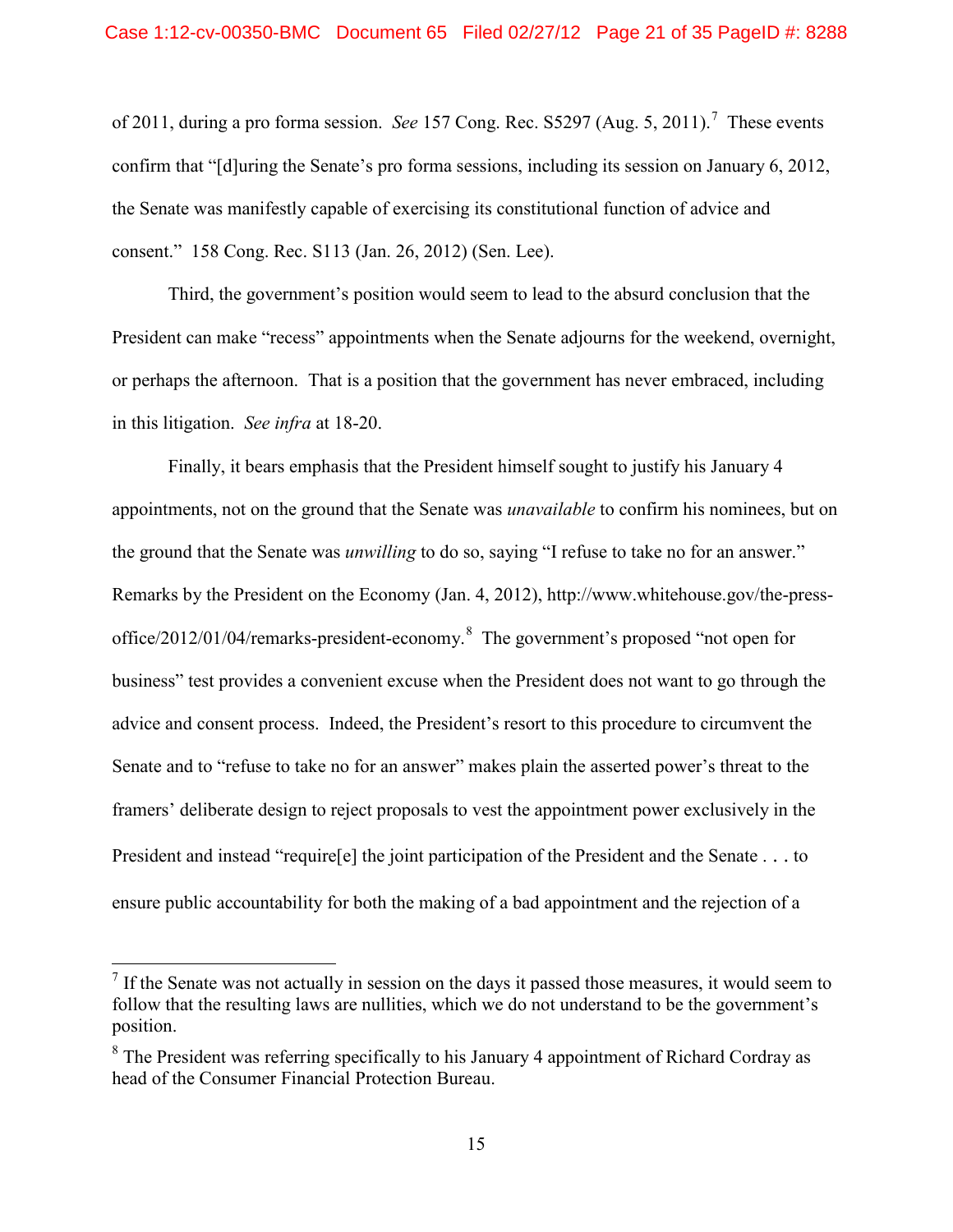good one." *Edmond v. United States*, 520 U.S. 651, 660 (1997); *see generally The Federalist No*. *76*, at 456 (Alexander Hamilton) (Clinton Rossiter ed. 1961) (explaining the rejection of granting the President "the absolute power of appointment").

The government's view that the President can simply ignore the Senate's pro forma sessions for recess appointment purposes is incompatible both with the framers' rejection of an absolute and sole power of presidential appointment and with the modest and auxiliary nature of the recess appointment power. It would cause the rule (appointment with advice and consent) to be swallowed by the exception (recess appointment). While the appointment power itself generated substantial debate during the constitutional convention, the recess appointment power was greeted with a collective yawn fitting its subsidiary and auxiliary role. *See* Rosenberg, *supra*, at 3. As Alexander Hamilton wrote, appointment following Senate confirmation is "the general mode of appointing officers of the United States," while recess appointment is "nothing more than a supplement to the other, for the purpose of establishing an auxiliary method." *The Federalist No. 67*, at 409 (Clinton Rossiter ed. 1961). The framers, no less than more modern Congresses, did not "hide elephants in mouseholes." *Whitman v. American Trucking Ass'ns*, 531 U.S. 457, 468 (2001). But if the government is correct, then the auxiliary and seemingly modest recess power is elephantine indeed. It would allow the President to unilaterally appoint a principal officer for nearly two years—a period roughly equivalent to that which the average Senate-confirmed officer serves, *see* Matthew Dull & Patrick S. Roberts, *Continuity, Cooperation, and the Succession of Senate-Confirmed Agency Appointees, 1989-2009*, 39 Presidential Studies Q. 432, 436 (2009) (median length of service of PAS appointees is 2.5 years)—and treat the advise and consent power of Senate as purely optional. *See* 158 Cong. Rec. S316 (Feb. 2, 2012) (Sen. Hatch) ("[I]f the President alone can define a recess, he can make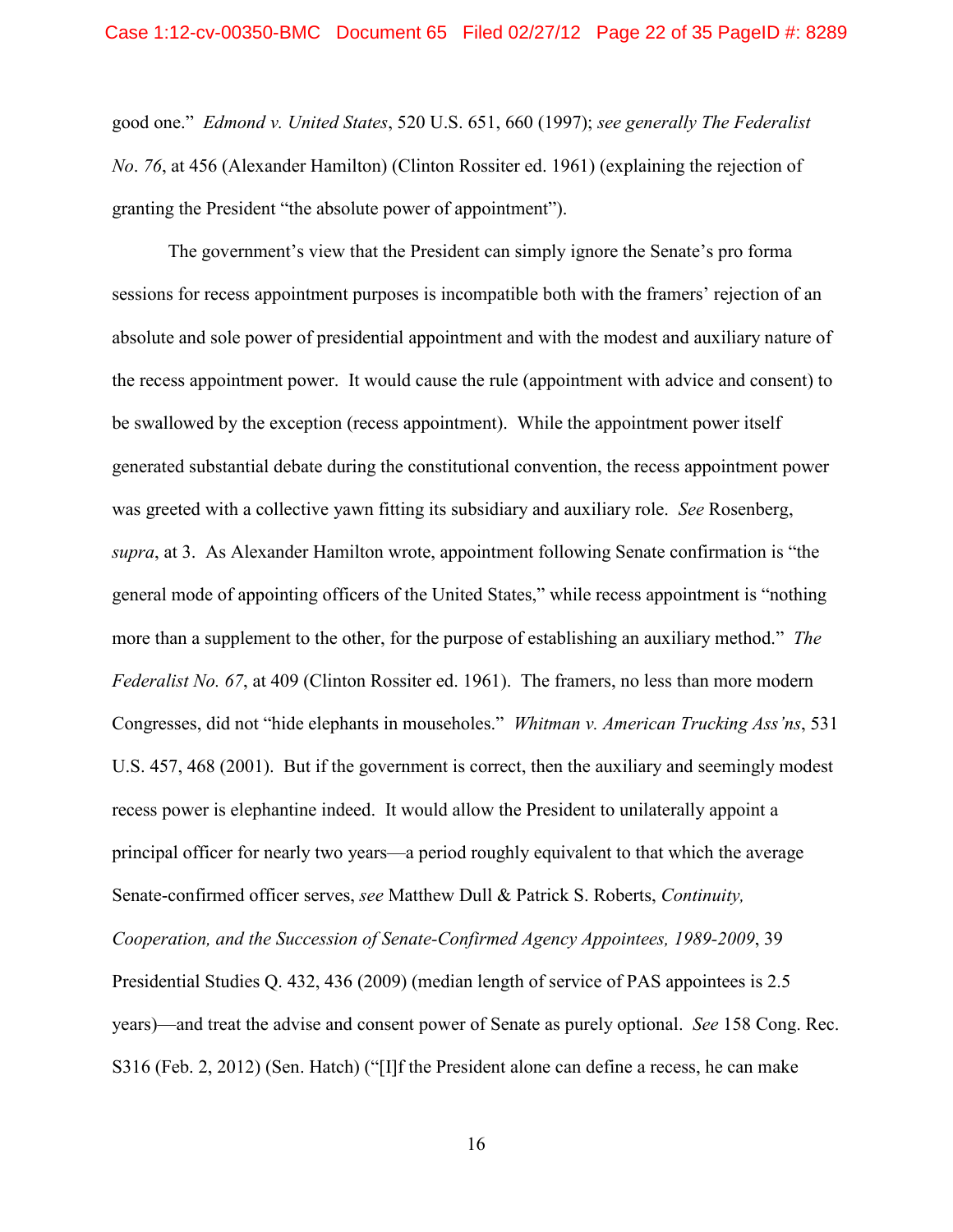#### Case 1:12-cv-00350-BMC Document 65 Filed 02/27/12 Page 23 of 35 PageID #: 8290

recess appointments during every weekend or lunch break. The exception would swallow the rule . . ."). The government's expansive view of the recess appointment power is consistent with its startling view that the Senate has only a "limited role in the appointments process" (Dkt. 59 at 26 n.25) but wholly inconsistent with the framers' intent and the Constitution's design.<sup>[9](#page-22-0)</sup>

The government argues that the President's view of whether the Senate is in recess should be given deference because the recess appointment power is found in Article II and thus is a presidential power. Dkt. 59 at 30. But the recess power refers to "the Recess *of the Senate*." And the Senate is obviously the body that gets to determine whether it is in session or in recess. The idea that the location of that phrase in Article II means the President gets to override the Senate's determination that it in session makes as much sense as saying he gets to dictate what constitutes "the Advice and Consent of the Senate" or dictate the content of "Offenses against the United States" because those terms also appear in Article II. *See* Art. II, § 2, cl. 1-2. Surely, the President would not concede that Congress, and not he, should be deferred to when it comes to his veto power because it is described in Article I. *See* Art. I, § 7, cl. 2-3. It is a bedrock principle of our Constitution that it provides a system of checks and balances and divides powers among the branches to better secure liberty. For that reason, it is not surprising to find references to presidential powers in Article I, *see* Art. I, § 7, cl. 2-3 (veto power), and to congressional powers in Article II, *see* Art. II, § 2, cl. 2 ("Congress may by law vest the appointment of such inferior offices"), and Article III, *see* Art. III, § 3 cl. 2 ("Congress shall have Power to declare the Punishment of Treason"). There is no question but that the Senate has the power to

<span id="page-22-0"></span> $9^9$  Recognizing a presidential power to say when the Senate is in recess could have implications beyond the Recess Appointment Clause. For example, it would seem to expand the President's pocket veto power, which exists only when Congress is adjourned. *See* U.S. Const. art. I, § 7, cl. 2 (bill passed by Congress but not signed or returned by the President becomes law ten days after its presentment "unless the Congress by their Adjournment prevents its Return").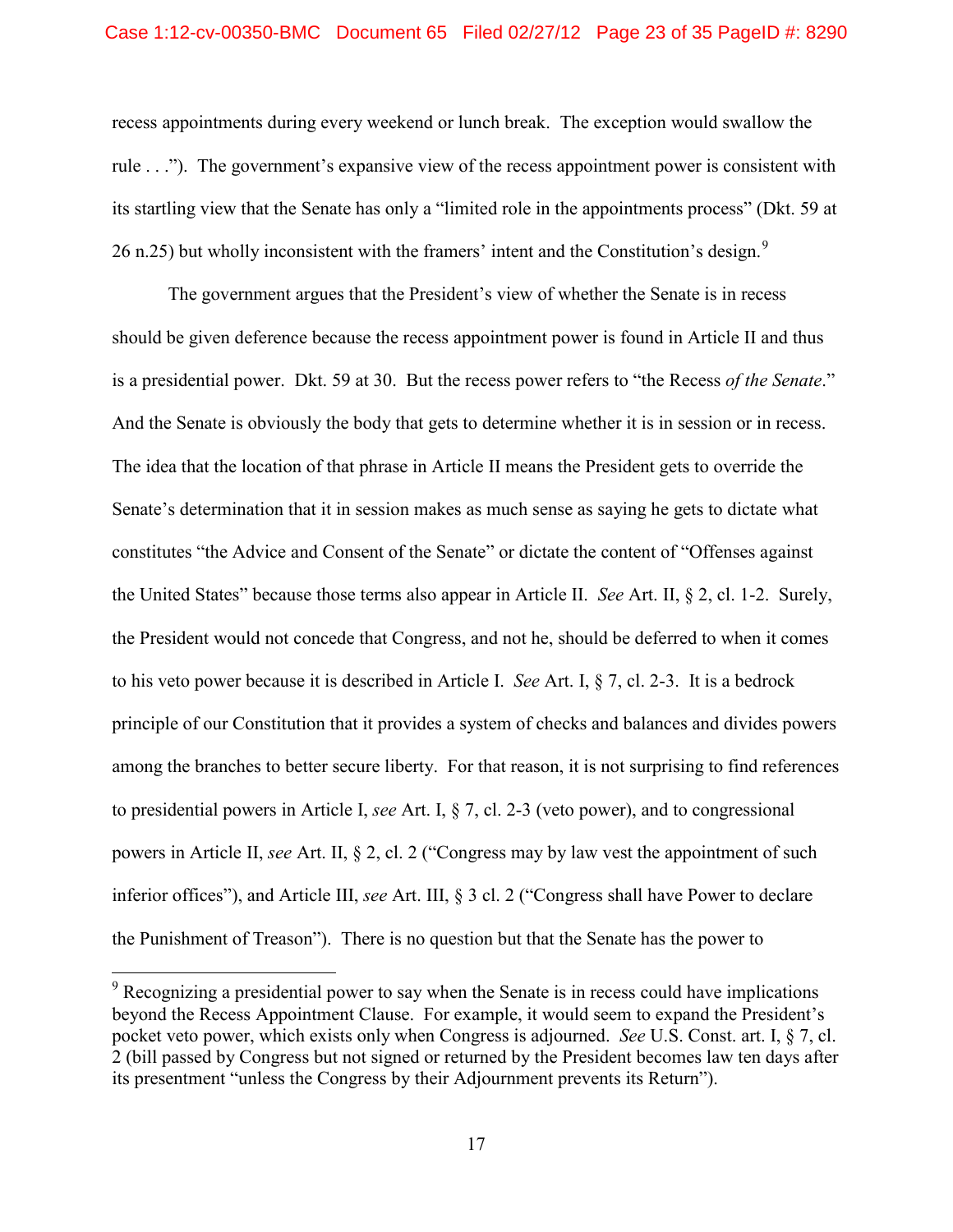determine when it is in session, and the President cannot simply disregard that when its suits his purposes. That is especially true where he relies on the validity of other pro forma sessions to obtain favorable legislation or to attempt to extend the length of a purported recess appointment. It is the Senate, not the President, that deserves deference here. The President has the sole power to decide whether to make a recess appointment (and whom to appoint), but the Senate has the exclusive power to determine whether it is in session.

## <span id="page-23-0"></span>**B. Recess Appointments May Not Be Made During a Three-Day Intrasession Adjournment.**

Because the Senate adjourned just after noon on January 3, 2012, and went back into session on 11:00 a.m. on January 6, 2012, the hiatus at issue here lasted slightly less than three days. Indeed, these appointments came only a day after the constitutionally-compelled January 3 session and only two days before the Senate formally reconvened on January 6. The government does not argue that the President has the power to make a recess appointment during that brief break. Dkt. 59 at 17 n.16. *See also* OLC memo at 9 n.13. That was wise, because the Department of Justice's own precedents, judicial authority, and history stand against recess appointments during three-day adjournments.

Attorney General Harry Daugherty, in an opinion *expanding* the executive's view of the scope of the recess appointment power, and abandoning the Department's earlier position that only *inter*session recess appointments were valid, advised President Coolidge in 1921 that a recess appointment could be made during a 28-day intrasession adjournment. *See* 33 Op. Att'y Gen. 20 (1921).<sup>10</sup> But he also opined "unhesitatingly" that the power to recess appoint would

<sup>&</sup>lt;sup>10</sup> In 1901, Attorney General Philander Knox had opined that recess appointments can be made only during *inter*session recesses. *See* 23 Op. Att'y Gen. 599 (1901). Noting that the Recess Appointments Clause speaks of "the Recess of the Senate," General Knox opined that "*the*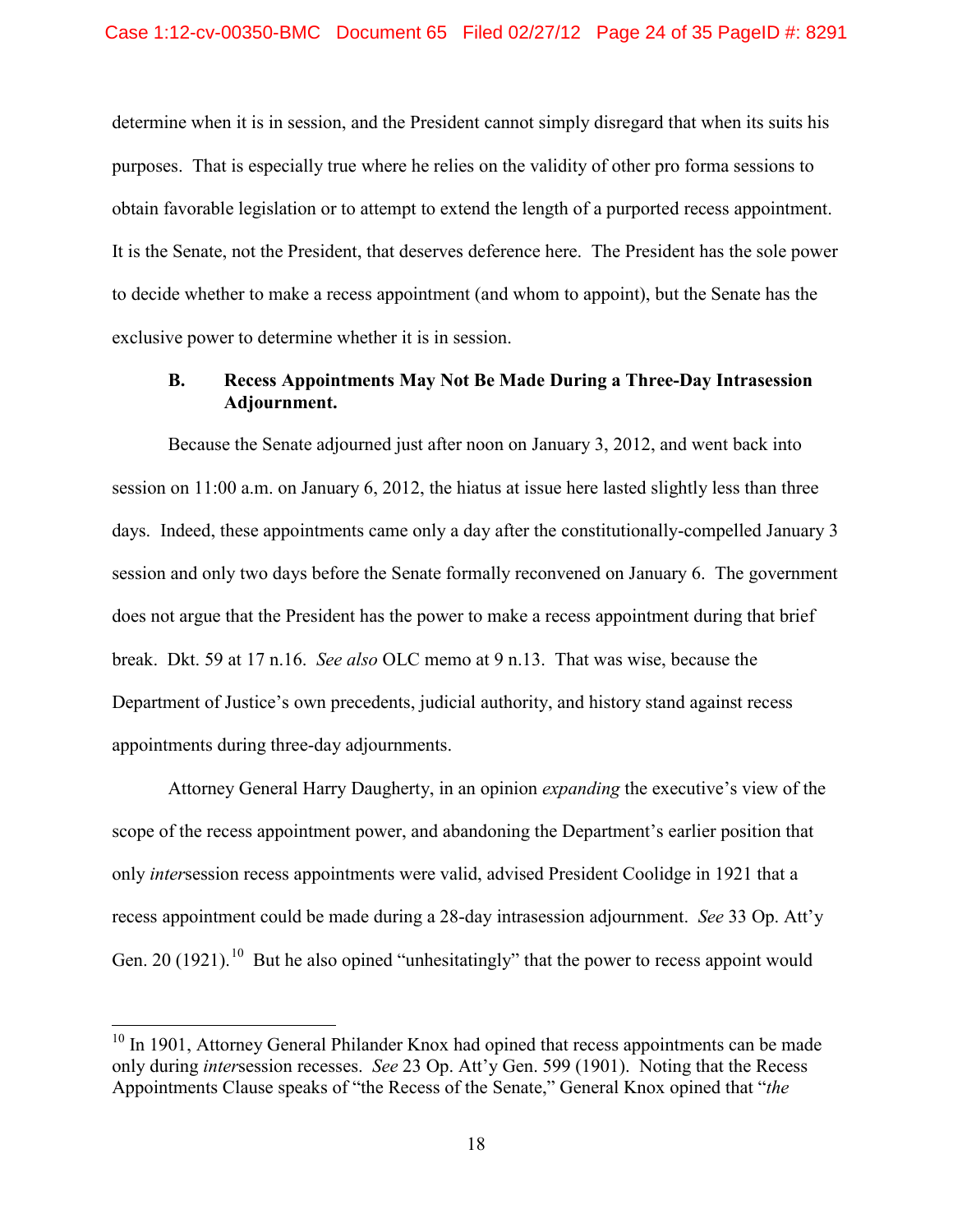not exist in "an adjournment for only 2 instead of 28 days." *Id*. at 24. General Daugherty recognized that any argument in favor of appointments during an *intra*session adjournment necessarily depended on rejecting the absurd position that the President could circumvent the Senate's advice and consent power every time the Senate adjourned for a weekend. Observing that the Constitution permits the Senate to adjourn for up to three days without the House's consent, General Daugherty wrote that "no one, I would venture to say, would for a moment contend that the Senate is not in session when an adjournment of the duration just mentioned is taken. Nor do I think an adjournment of 5 or even 10 days can be said to constitute the recess intended by the Constitution." *Id*. at 25.

More recently, as noted above, Solicitor General Kagan represented to the Supreme Court in the *New Process Steel* case that "the Senate may act to foreclose [recess appointments] by declining to recess for more than two or three days at a time over a lengthy period." Kagan Letter at 3. And the Principal Deputy Solicitor General told the Court at oral argument that "I think our office has opined the recess has to be longer than 3 days." Tr. of Oral Arg. at 50, *New Process Steel, L.P. v. NLRB*, No. 08-1457 (N. Katyal).

The Department of Justice also embraced the three-day rule in an appellate brief filed in 2004 in litigation over the validity of the appointment of Judge William Pryor to the Eleventh Circuit during an 11-day *intra*session adjournment. Once again, the government recognized that

<span id="page-24-0"></span> $\overline{a}$ 

*recess* means the period after the final adjournment of Congress for the session, and before the next session begins." *Id*. at 601 (emphasis in original). General Knox's position was consistent with earlier executive branch practice, which, with the exception of the impeached Andrew Johnson, confined the recess appointment power to *inter*session recesses. *See* Rosenberg, *supra*, at 9. General Daugherty's 1921 opinion rejected that view and advised that *intrasession* adjournments of sufficient length are also permissible. As a textual matter, however, General Knox had the better of the argument. *See also* Rosenberg, *supra*, at 9-11. This is an independent reason these appointments violate the Constitution.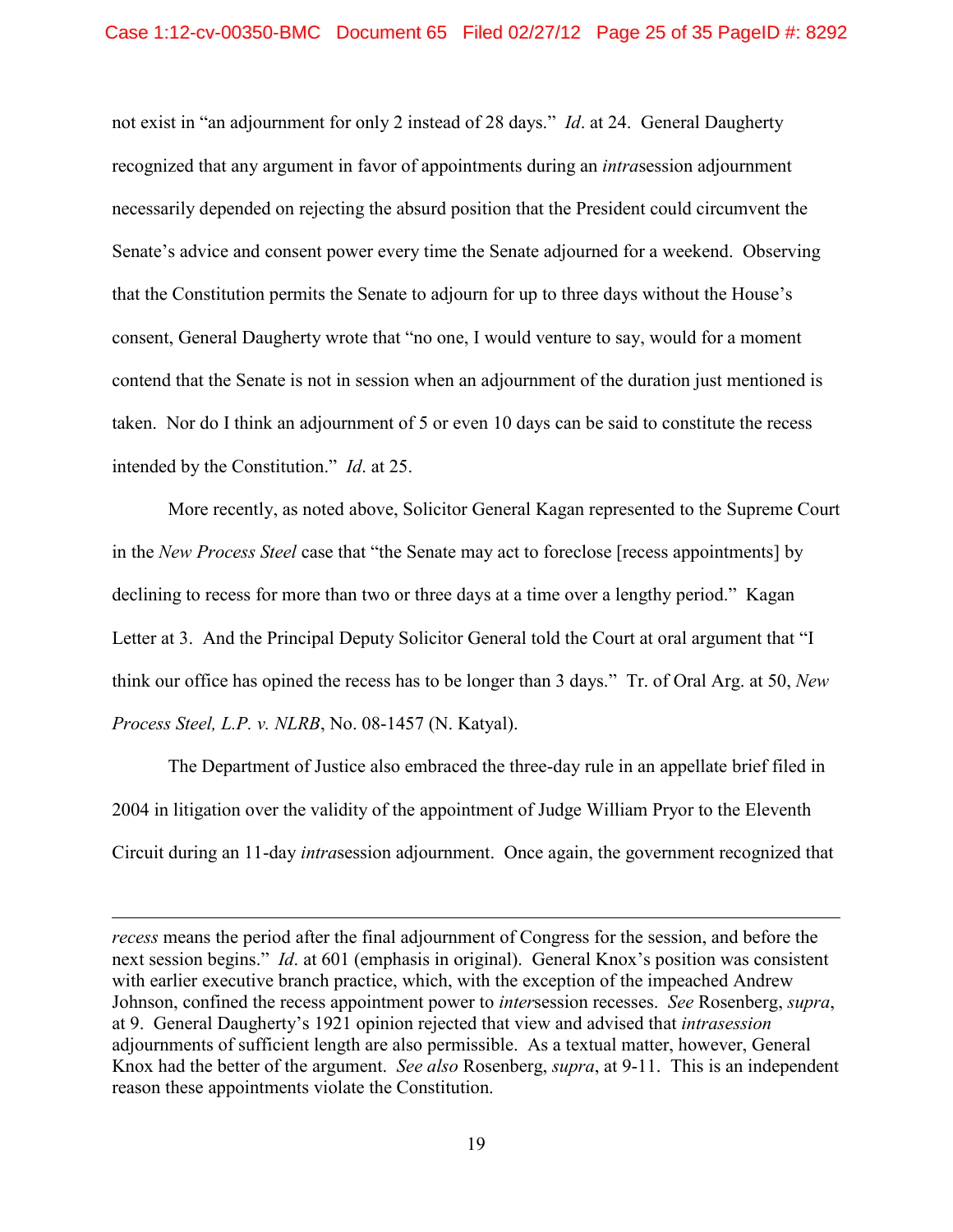successful defense of the President's authority to make any *intra*session recess appointments an argument that faces daunting textual obstacles and has never been embraced by the Supreme Court—critically depends on disclaiming an authority to make recess appointments every time the Senate adjourns for the day. Addressing the argument of *amicus curiae* Senator Ted Kennedy that the Pryor appointment would mean "the President could make recess appointments during any weekend, evening, or even mid-day Senate break," the Justice Department responded that

the Adjournment Clause of the Constitution (Art. I,  $\S$  5, cl. 4) provides that "[n]either House, during the Session of Congress, shall, without the Consent of the other, adjourn for more than three days." By its terms, that Clause recognizes a *de minimis* exception any "adjournment" of three days or less, from the constitutional rules otherwise applicable to "adjournment." Given the extensive evidence suggesting that "adjournment" and "recess" are constitutionally equivalent (as explained above), and the commonsense notion that overnight, weekend, and perhaps even long-weekend breaks do not affect the continuity of government or other operations, it would make eminent sense, in constructing any *de minimis* exception from otherwise applicable constitutional rules for "recess," to apply the three-day rule explicitly set forth in the Adjournment Clause

Reply Brief for Intervenor United States at 20-21, *Evans v. Stephens*, 407 F.3d 1272 (11th Cir.

2005) (No. 02-16424), 2004 WL 3589822 (Sept. 8, 2004).

There is no case upholding a recess appointment made during an adjournment of less than 11 days—let alone a three-day break. *See Evans v. Stephens*, 387 F.3d 1220 (11th Cir. 2004) (en banc) (11-day intrasession adjournment); *United States v. Woodley*, 751 F.2d 1008 (9th Cir. 1985) (en banc) (18-day intersession recess); *United States v. Allocco*, 305 F.2d 704 (2d Cir. 1962) (five-month intersession recess); *Nippon Steel Corp. v. U.S. Int'l Trade Comm'n*, 239 F. Supp. 2d 1367 (C.I.T. 2002) (19-day intersession recess); *Gould v. United States*, 19 Ct. Cl. 593 (Ct. Cl. 1884) (five-month intrasession adjournment). Thus, there is no judicial authority for the January 4 appointments on the assumption that the President was not free simply to disregard the Senate's January 6 session.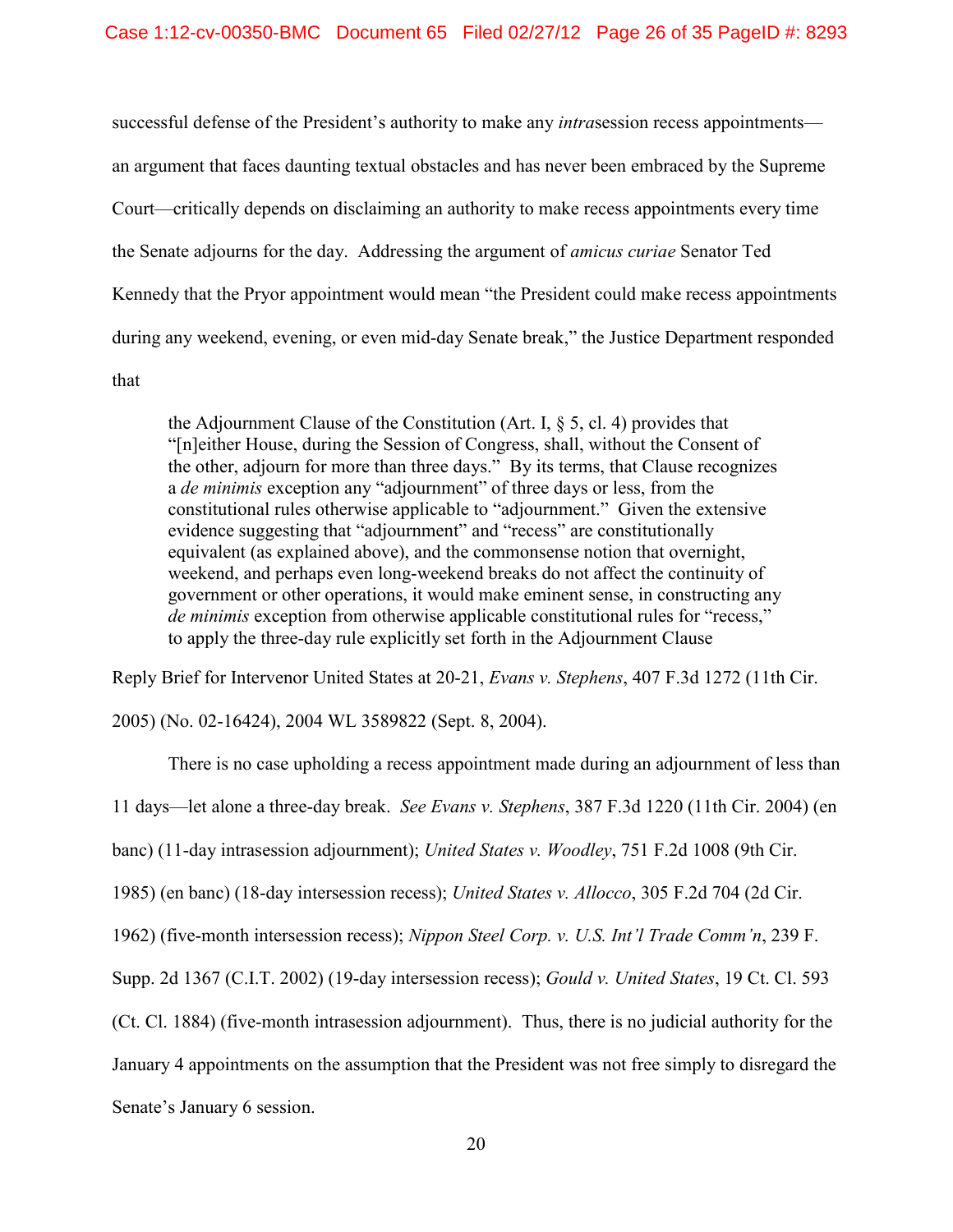#### Case 1:12-cv-00350-BMC Document 65 Filed 02/27/12 Page 27 of 35 PageID #: 8294

Finally, history is not on the President's side. "Between the beginning of the Reagan presidency in January 1981 and the end of December 2011, it appears that the shortest intersession recess during which a President made a recess appointment was 11 days, and the shortest intrasession recess during which a President made a recess appointment was 10 days." Henry B. Hogue, Congressional Research Service, RS21308, *Recess Appointments: Frequently Asked Questions* 3 (Jan. 9, 2012) (footnotes omitted) (Attached as Exhibit 3). *See also* OLC memo at 7  $\&$  n.9.<sup>11</sup> No President in the modern era has attempted a recess appointment during a three-day adjournment—or any adjournment of less than ten days—and that is not even a power the government asserts here.

In sum, because the Senate was in session—not recess—during the pro forma sessions at issue, the appointments are invalid. The Senate's January 6 session was every bit as valid as the January 3 session that even the government recognizes as valid. Not even the government takes the position that an *intra*session break of that short a duration authorizes a recess appointment. Indeed, the constitutionality of an *intra*session recess appointment of any length is subject to grave doubt. *See supra* notes 4 & 10. Not only does the text strongly support the notion that "*the*" recess of the Senate referred to in the Recess Appointment Clause is the one recess between sessions, and that a recess appointment lasts only as long as the session that immediately follows the recess, *see supra* note 4, but that was the position of the executive branch before General Daugherty's opinion. It was also the practice of Presidents with one anomalous exception for the first 132 years of the Republic. *See* Rosenberg, *supra*, at 9. And it

<span id="page-26-0"></span><sup>&</sup>lt;sup>11</sup> Records of recess appointments before 1965 are "haphazard." OLC memo at 6 n.8 (quoting a Congressional Research Service analysis).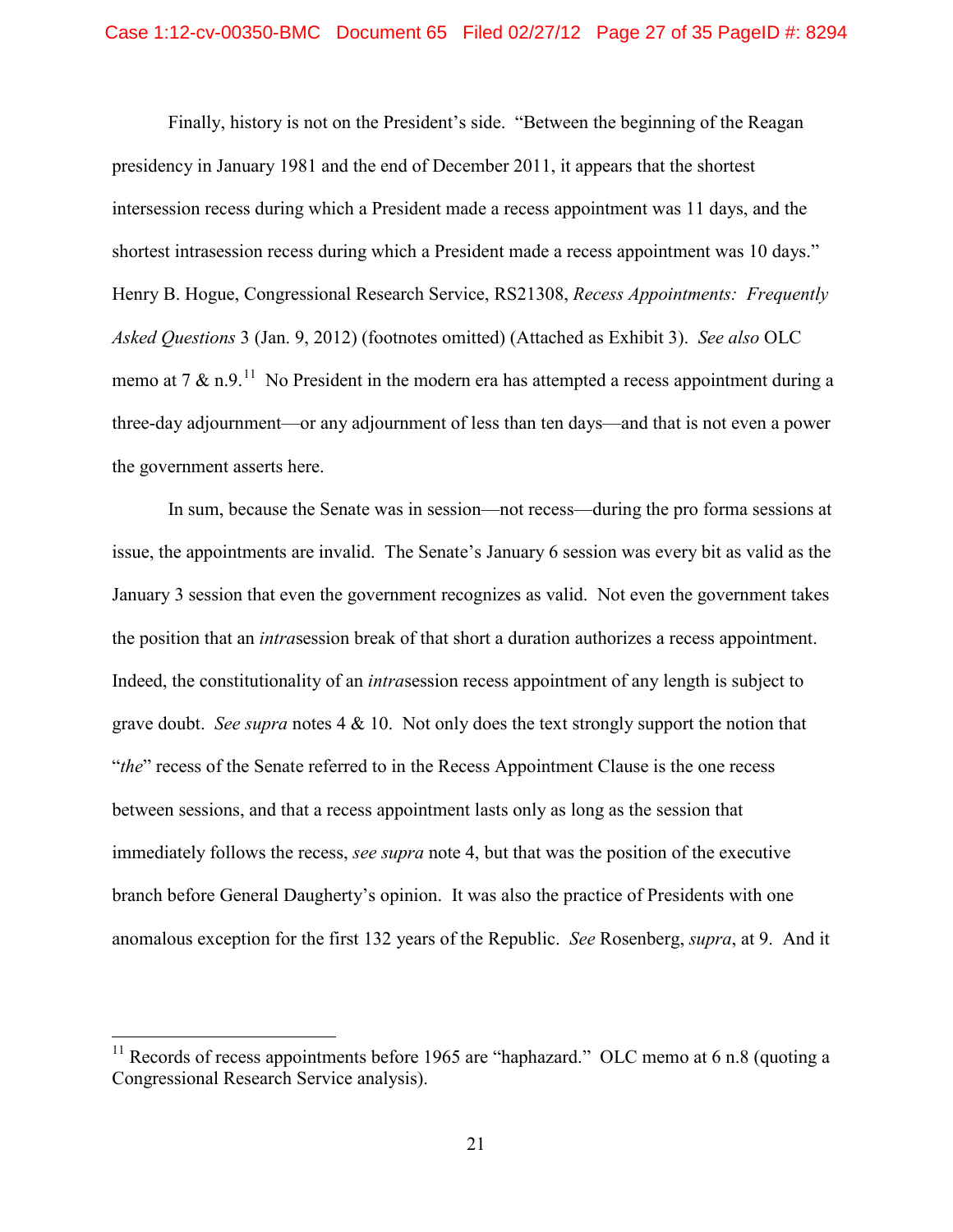is an open question in this Circuit.<sup>[12](#page-27-2)</sup> If the Court must reach the question, it should hold that the recess appointment power is limited to *inter*session recesses. But the better course is to reject the sole theory on which the government has defended these unprecedented appointments—its unilateral authority to declare that a Senate session simply does not count. The January 6 session was as constitutionally significant as the January 3 session. The Constitution does not permit the President to make recess appointments during such a brief adjournment, and the government does not argue otherwise. Accordingly, the January 4 appointments to the Board are invalid, and the Board lacks a quorum and lacks authority to petition this Court for injunctive relief.

## <span id="page-27-1"></span><span id="page-27-0"></span>**II. THE CONSITUTIONAL ISSUE CANNOT BE AVOIDED.**

## **A. The Board's Contingent Delegation of Authority to the General Counsel Does Not Take Effect Unless the Board Loses a Quorum.**

Petitioner contends that this Court can avoid the constitutional issue by holding that the Board lawfully delegated its authority to petition for Section 10(j) relief in this matter to the Acting General Counsel. Dkt. 59 at 8. The contention is wrong because on Petitioner's view of the world, the delegation was not operative when this 10(j) action was authorized by the Board. Under the express terms of the delegation order, the delegation is operative only when the Board lacks a quorum. *See* NLRB, *Order Contingently Delegating Authority to General Counsel*, 76 Fed. Reg. 69,768, 69,769 (Nov. 9, 2011) ("These delegations *shall become* and remain *effective* during any time at which the Board has fewer than three Members") (emphases added). But the condition precedent for that delegation—the absence of a quorum—does not exist in Petitioner's view. *See* Dkt. 59 at 13-37 (arguing that the Board has a quorum because the January 4

<span id="page-27-2"></span><sup>&</sup>lt;sup>12</sup> The only recess appointment ever upheld by the Second Circuit was an *intersession* appointment. *Allocco*, 305 F.2d 704. Here, the President decided to appoint during an *intra*session adjournment of the Second Session of the 112th Congress to make the appointments last an extra year.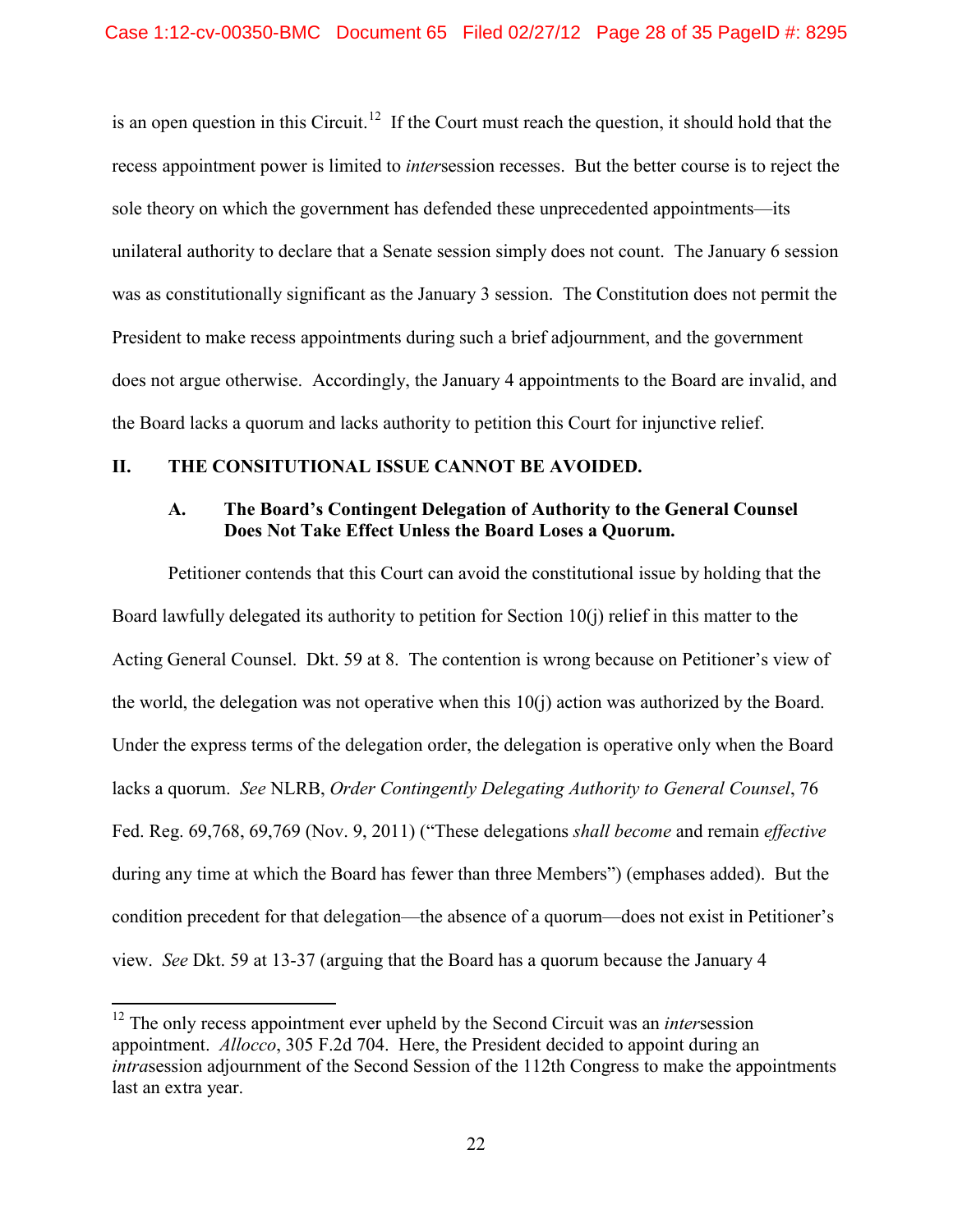#### Case 1:12-cv-00350-BMC Document 65 Filed 02/27/12 Page 29 of 35 PageID #: 8296

appointments are valid). It makes no sense for Petitioner to suggest that the Court can avoid deciding whether a quorum exists by relying on a delegation order that delegates authority only if a quorum does not exist. Dkt. 59 at 12. The question Petitioner seeks to avoid has to be decided before the Court can determine whether the delegation is even operative. No constitutional avoidance precedent cited by Petitioner has worked this way. The government's purported belt-and-suspenders approach indicates a remarkable lack of confidence in the validity of the recess appointments, but it does not suffice to make the question of their validity unreviewable.

Moreover, the fact that the delegation is inoperative *based on Petitioner's own view* that the Board has a quorum also gives the lie to Petitioner's suggestion that Respondents are simply trying to disregard Petitioner's representation that the Acting General Counsel independently authorized the Section 10(j) petition. Dkt. 59 at 10-11. Petitioner's own view is that the delegation is *not* operative because the Board has a quorum. As a result, and again by Petitioner's own admission, the Acting General Counsel brought this matter to the Board for their approval before he authorized the filing. *See* Dkt. 29 at 2 ("the Acting General Counsel *and* the Board *each* authorized this 10(j) proceeding") (emphases added). Indeed, he had to do so because under Petitioner's own theory the delegation was inoperative. As a result, Petitioner cannot rely on the Acting General Counsel's supposed independent authority. Under Petitioner's view, that authority could not be invoked here because the condition precedent for the delegation did not exist. By Petitioner's own admission, the Acting General Counsel brought this action only after seeking and obtaining authorization to file the Petition from individuals who are either (a) the Board (under Petitioner's view) or (b) two Board members plus three people who should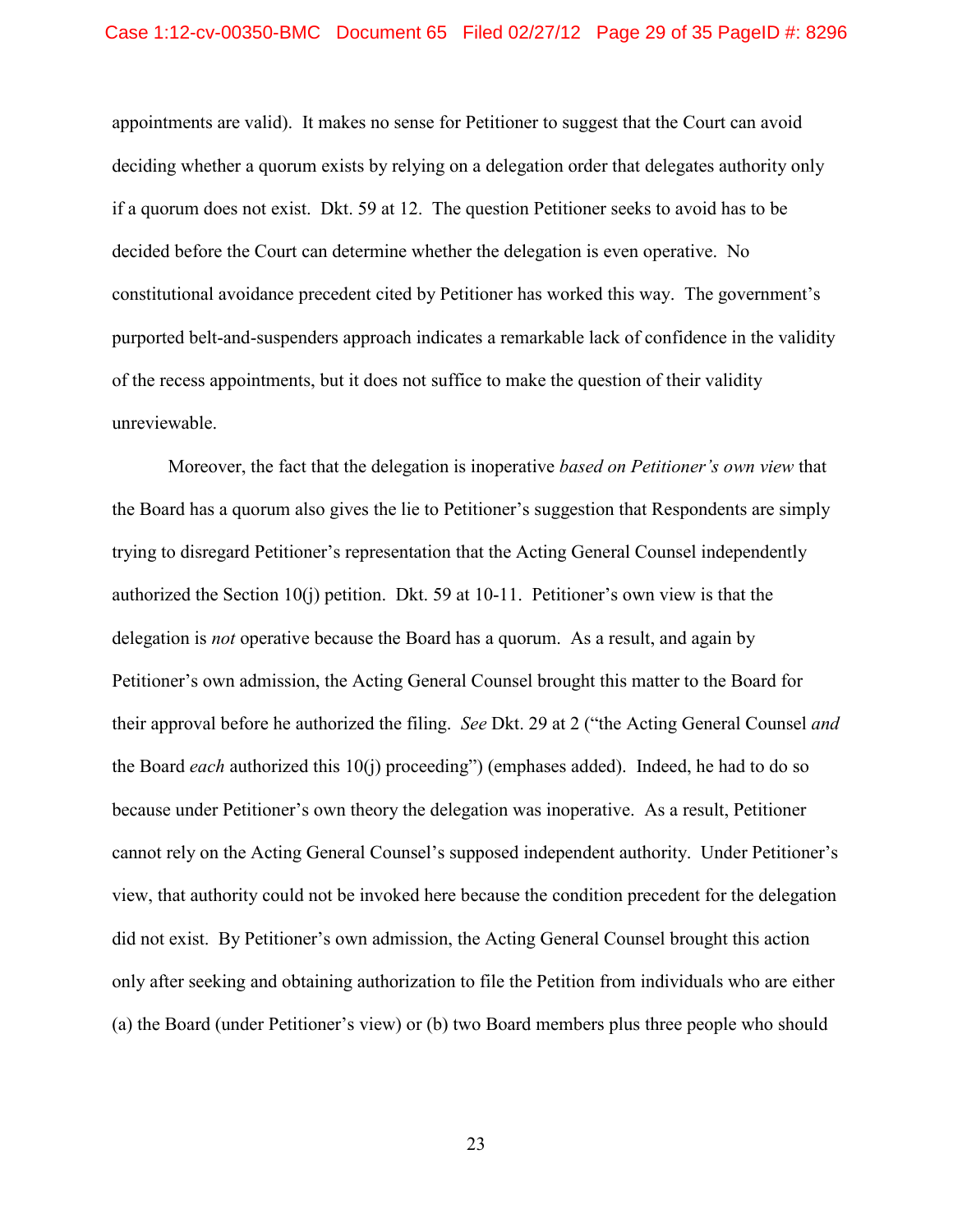have had no role in the process whatsoever (under Respondents' view). There is no avoiding the question of which view is correct.<sup>[13](#page-29-1)</sup>

### **B. Section 10(j) Relief Is Not Available If the Board Lacked a Quorum.**

<span id="page-29-0"></span>The second reason the constitutional issue cannot be avoided is that Petitioner cannot satisfy the Second Circuit's standard for Section 10(j) relief if the Board lacks a quorum. That standard expressly turns on the likelihood that the Court of Appeals would enforce a Board finding of an unfair labor practice. As Petitioner itself has made clear, to qualify for Section 10(j) relief, Petitioner must show, *inter alia*, that "there is 'reasonable cause to believe that a Board decision finding an unfair labor practice will be enforced by a Court of Appeals.'" Dkt. No. 4 at 10 (quoting *Kaynard v. Mego Corp*., 633 F.2d 1026, 1033 (2d Cir. 1980) (Friendly, J.)). If Respondents are correct that the Board lacks a quorum, the probability that the Board will issue an enforceable order in this case is exactly zero. Under *New Process Steel*, a Board without a quorum cannot issue an order finding an unfair labor practice, *see* 130 S. Ct. at 2643 n.4, and the Court of Appeals would not and could not enforce such an order in the absence of a quorum. *See Talmadge Park*, 608 F.3d at 913; *County Waste of Ulster, LLC*, 385 F. App'x at 12.

Only the Board itself may make an unfair labor practice determination. *See* 29 U.S.C. § 160(c) ("If . . . the Board shall be of the opinion that any person named in the complaint has

<span id="page-29-1"></span><sup>&</sup>lt;sup>13</sup> Respondents believe that there is no reason to look behind Petitioner's representation that the Acting General Counsel independently authorized this 10(j) proceeding for the reasons discussed above. Nonetheless, if this Court disagrees and finds that the Acting General Counsel's "independent" authorization is critical and allows the Court to avoid the recess appointment issue, we respectfully request an opportunity for discovery to explore whether that authorization was truly "independent" and the extent to which the recess appointees—who under Respondents' view of the case had no basis either to participate in the Board's decision or to influence the Acting General Counsel—influenced the decision. To the extent the Acting General Counsel's "independent" decision is dispositive, Petitioner has surely opened the door to this type of discovery by relying on the details of its deliberative process.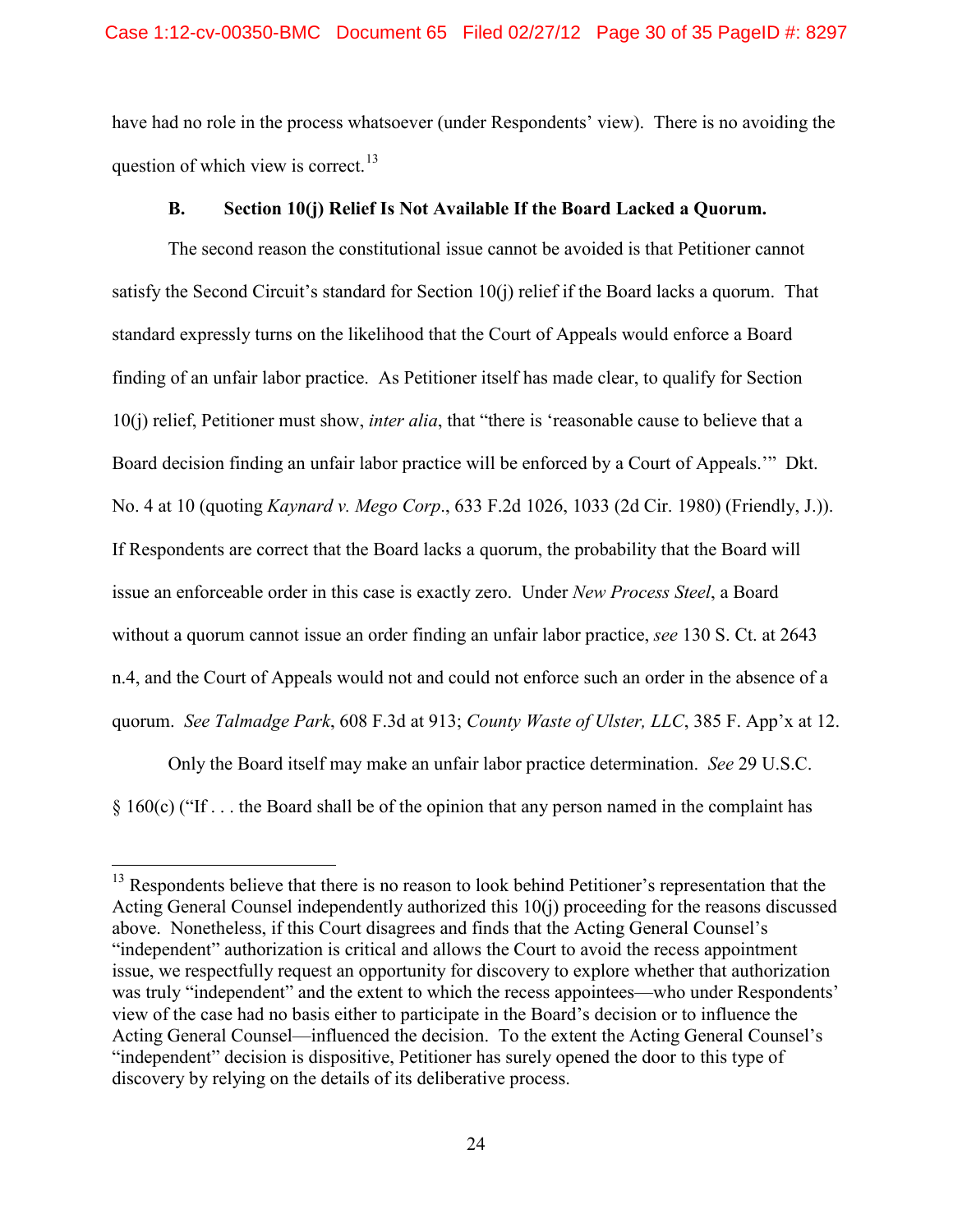engaged in or is engaging in any such unfair labor practice, then the Board shall state its findings of fact and shall issue" a cease and desist order). Not even Petitioner suggests that the Board could delegate this core adjudicatory power to the General Counsel, and the statute plainly forbids the Board from doing so. Even courts that accept the possibility of delegating a prosecutorial function draw the line at adjudicatory functions like an unfair labor practice determination. *See Frankl v. HTH Corp.*, 650 F.3d 1334, 1348 (9th Cir. 2011) ("[T]he Board may not authorize others to adjudicate individual unfair labor practice cases on its behalf.").

That Section 10(j) relief may not issue absent a quorum on the Board also makes good sense. If the Board cannot find an unfair labor practice and issue a cease and desist order under Section 10(c) because it lacks a quorum, it would make no sense for a court to award temporary relief based on the possibility that an unfair labor practice finding may follow and be enforced by the Court of Appeals. If the probability that the Board will make an enforceable unfair labor practice finding is nil because it lacks a quorum, then the petition for Section 10(j) relief necessarily fails. In short, in applying the standard for Section 10(j) relief, this Court cannot avoid deciding the validity of the January 4 appointments to the Board.<sup>[14](#page-30-1)</sup>

## **C. The Delegation to the General Counsel Is Invalid.**

<span id="page-30-0"></span>In all events, Petitioner's purported delegation to the Acting General Counsel is invalid. *First*, by its express terms, the delegation is completely inoperative until the Board loses its quorum. 76 Fed. Reg. at 69,769. That makes the delegation in this case far worse than the one invalidated by the Supreme Court in *New Process Steel*. The delegation here is not a tail that

<span id="page-30-1"></span> $14$  This is why Petitioner is wrong to suggest that the Court could simply issue injunctive relief now and let the Second Circuit sort out later whether there are any "constitutional infirmities in the Board's composition," on review of a Board unfair labor practice determination. Dkt. 59 at 12 n.10. The Court's equitable power cannot be invoked by the government against a private party to aid an adjudicative process that necessarily will end without any valid adjudication.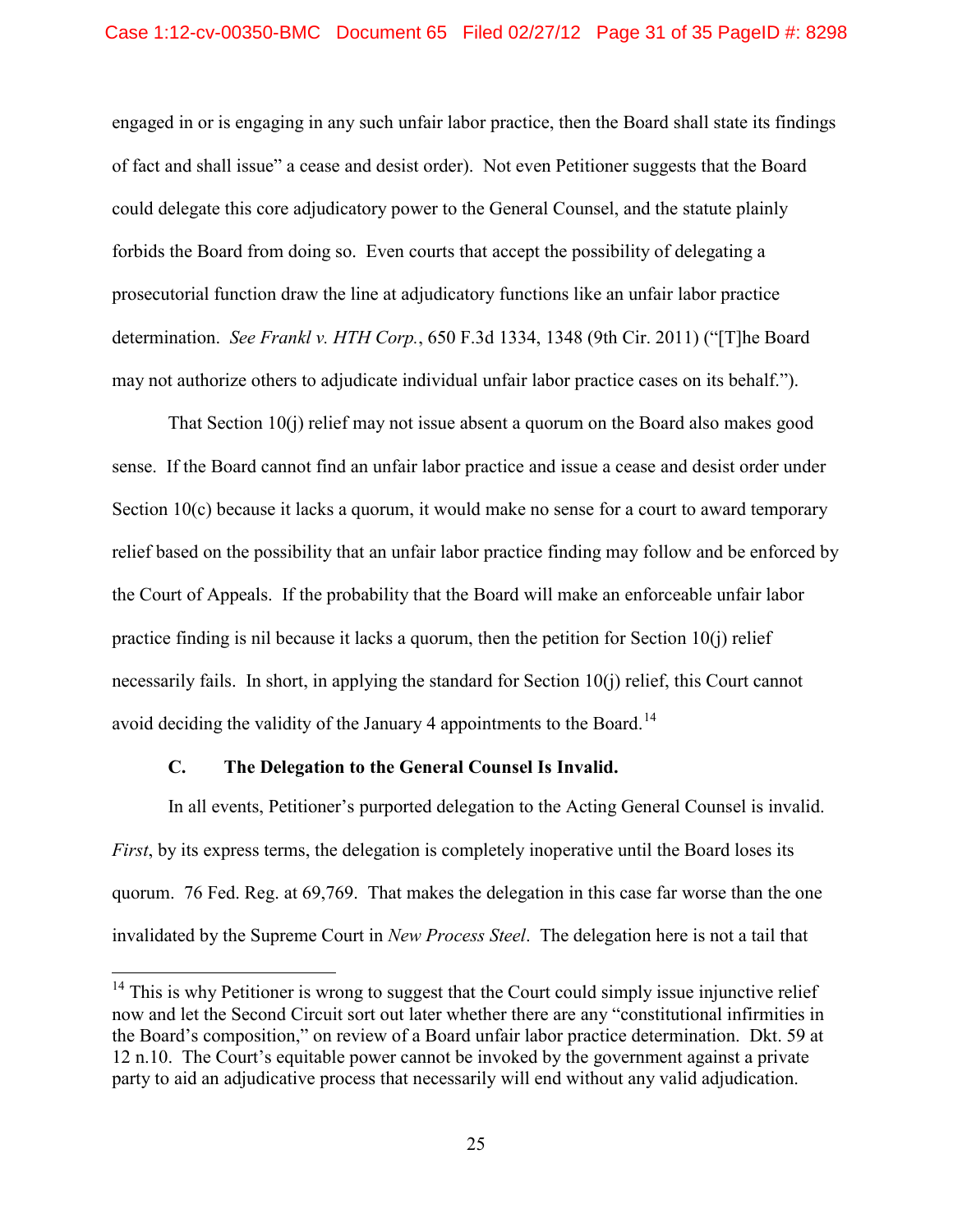"would *continue* to wag after the dog died." *New Process Steel*, 130 S. Ct. at 2645 (emphasis added). It is a tail that *begins* to wag only after the dog is already dead. Notably, the 2007 delegation at issue in *New Process Steel* and *every* delegation of Section 10(j) authority to the General Counsel since enactment of the Taft-Hartley Act in 1947, other than the 2011 delegation at issue here, took effect while the Board had a quorum. *See New Process Steel*, 130 S. Ct. at 2638 (delegation effective on December 28, 2007, two days before the Board lost a quorum) (citing NLRB, Minute of Board Action (Dec. 20, 2007)). [15](#page-31-0) Petitioner's reliance (Dkt. 59 at 10 n.9) on footnote four of *New Process Steel*, in which the Court stated that its decision "does not cast doubt on the prior delegations of authority to . . . the general counsel," 130 S. Ct. at 2642 n.4, is misplaced because those "prior delegations," unlike the 2011 delegation, went into effect when the Board had a quorum. The 2011 delegation that Petitioner relies upon is without precedent. No court has considered, much less approved, such a contingent, springing, postquorum-loss delegation. The cases on which Petitioner relies involved a different question: whether the Board's loss of a quorum *after* a delegation has taken effect invalidates the delegation. *See* Dkt. 59 at 9 n.7.[16](#page-31-1)

*Second*, the delegation of Section 10(j) petition power to the General Counsel is contrary to the intent and purpose of the statute by the Taft-Hartley Act, as reflected in its text. Petitioner

<span id="page-31-0"></span> <sup>15</sup> *See also* NLRB, *Statement of Delegation of Certain Powers of National Labor Relations Board to General Counsel of National Labor Relations Board*, 13 Fed. Reg. 654, 654-655 (Feb. 13, 1948); NLRB, *General Counsel Description of Authority and Assignment of Responsibilities*, 15 Fed. Reg. 6,924, 6,924-25 (Oct. 14, 1950); NLRB, *Authority and Assigned Responsibilities of General Counsel*, 20 Fed. Reg. 2,175, 2,175-76 (Apr. 6, 1955); NLRB, *Order Delegating Authority to General Counsel*, 58 Fed. Reg. 64,340, 64,340 (Dec. 6, 1993); NLRB, *Order Delegating Authority to the General Counsel*, 66 Fed. Reg. 65,998, 65,998-99 (Dec. 21, 2001); NLRB, *Order Delegating Authority to the General Counsel*, 67 Fed. Reg. 70,628, 70,628 (Nov. 25, 2002).

<span id="page-31-1"></span><sup>&</sup>lt;sup>16</sup> Petitioner's statement (Dkt. 59 at 9) that Respondents did not cite or distinguish any of Petitioner's cases is inaccurate. *See* Dkt. 24-1 at 6 n.1.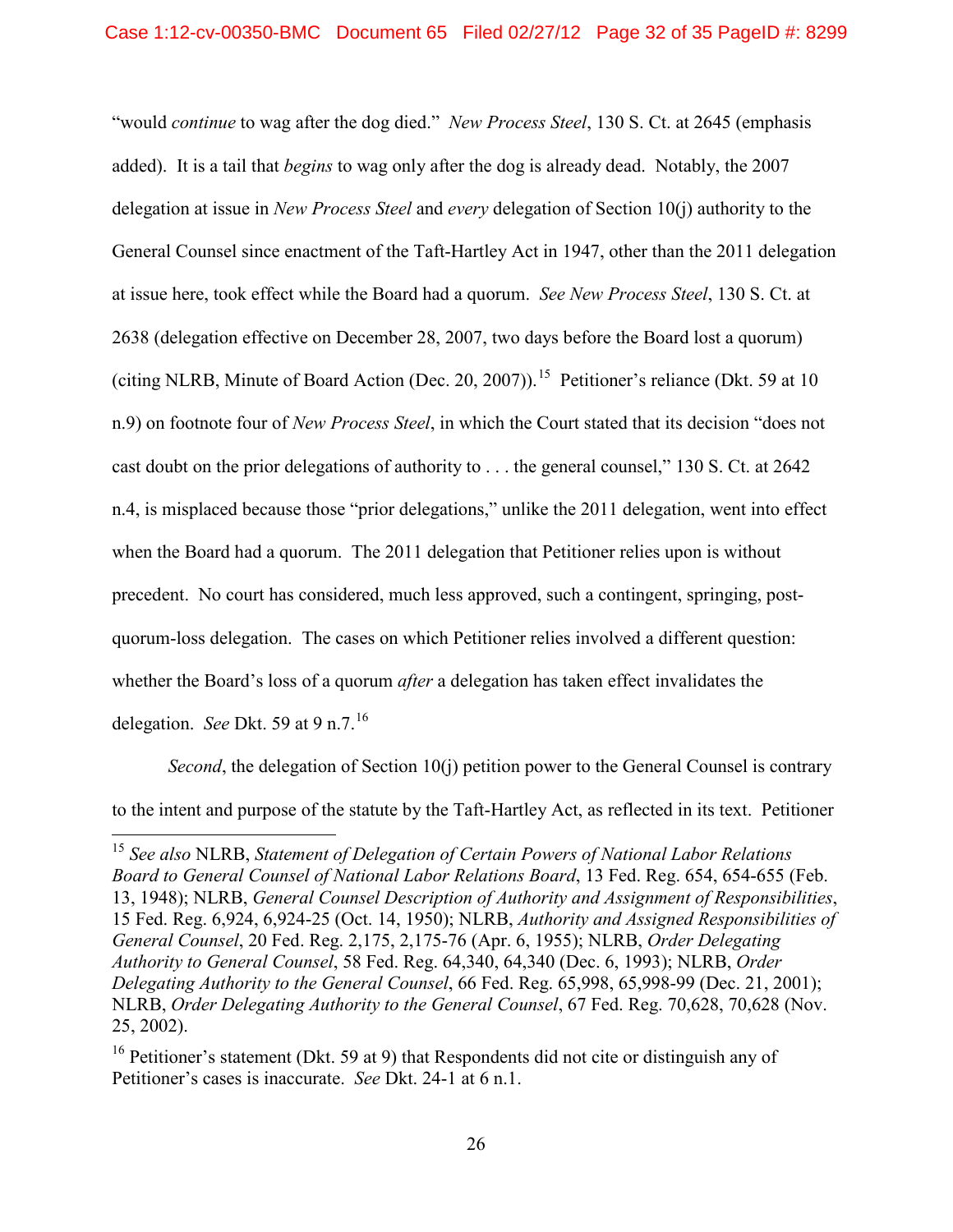relies (Dkt. 59 at 8-9 & n.6) on cases that have interpreted Section 3(d) of the Act, 29 U.S.C. § 153(d), as authorizing the Board to delegate its "power" to petition for injunctive relief under Section 10(j) as one of the "duties" given to the General Counsel. But the text of Sections 3 and 10 unambiguously distinguishes between "duties" that are assignable to the General Counsel and "powers" that are reserved to the Board unless otherwise provided in the Act. *See* Dkt. 24-1 at 6- 7. That distinction is also supported by the structure of the statute, which explicitly gives the General Counsel an independent power to petition when Congress intended him to have it, *see* 29 U.S.C. § 160(*l*), and by the Act's legislative history, which explains that a significant purpose of Section 10(j) injunctions is to protect Board's adjudicatory and remedial authority, *see* Sen. Rep. No. 105, 80th Cong., 1st Sess. 27 (1947), *reprinted in* 1 Legislative History of the Labor Management Relations Act, 1947, 414 (1948).

*Third*, the Board's longstanding practice is contrary to Petitioner's interpretation of the statute. For 57 years, the Board permitted the General Counsel to file 10(j) petitions "only upon approval of the Board." 15 Fed. Reg. at 6,924 (1950); *accord* 20 Fed. Reg. at 2,175 (1955); *see HTH Corp.*, 650 F.3d at 1344 (the 1950 and 1955 directives "set forth what was the Board's standard" practice from 1950 to 2007).<sup>[17](#page-32-0)</sup> That longstanding practice is persuasive evidence that the statute does not permit the delegation of 10(j) authority to the General Counsel. *See New Process Steel*, 130 S. Ct. at 2641-42 ("That our interpretation of the delegation provision is consistent with the Board's longstanding practice is persuasive evidence that it is the correct one, notwithstanding the Board's more recent view.").

<span id="page-32-0"></span><sup>&</sup>lt;sup>17</sup> The General Counsel's own "Section  $10(i)$  Manual User's Guide" continues to require Board approval of Section 10(j) petitions. *See* Office of General Counsel, Electronic Redacted Section 10(j) Manual, § 5.2 (Sept. 2002) (Dkt. 55-1, Ex. D). *See also* Memorandum GC 10-07 at 2, 4 (Sept. 30, 2010) (Dkt. 55-1, Ex. C).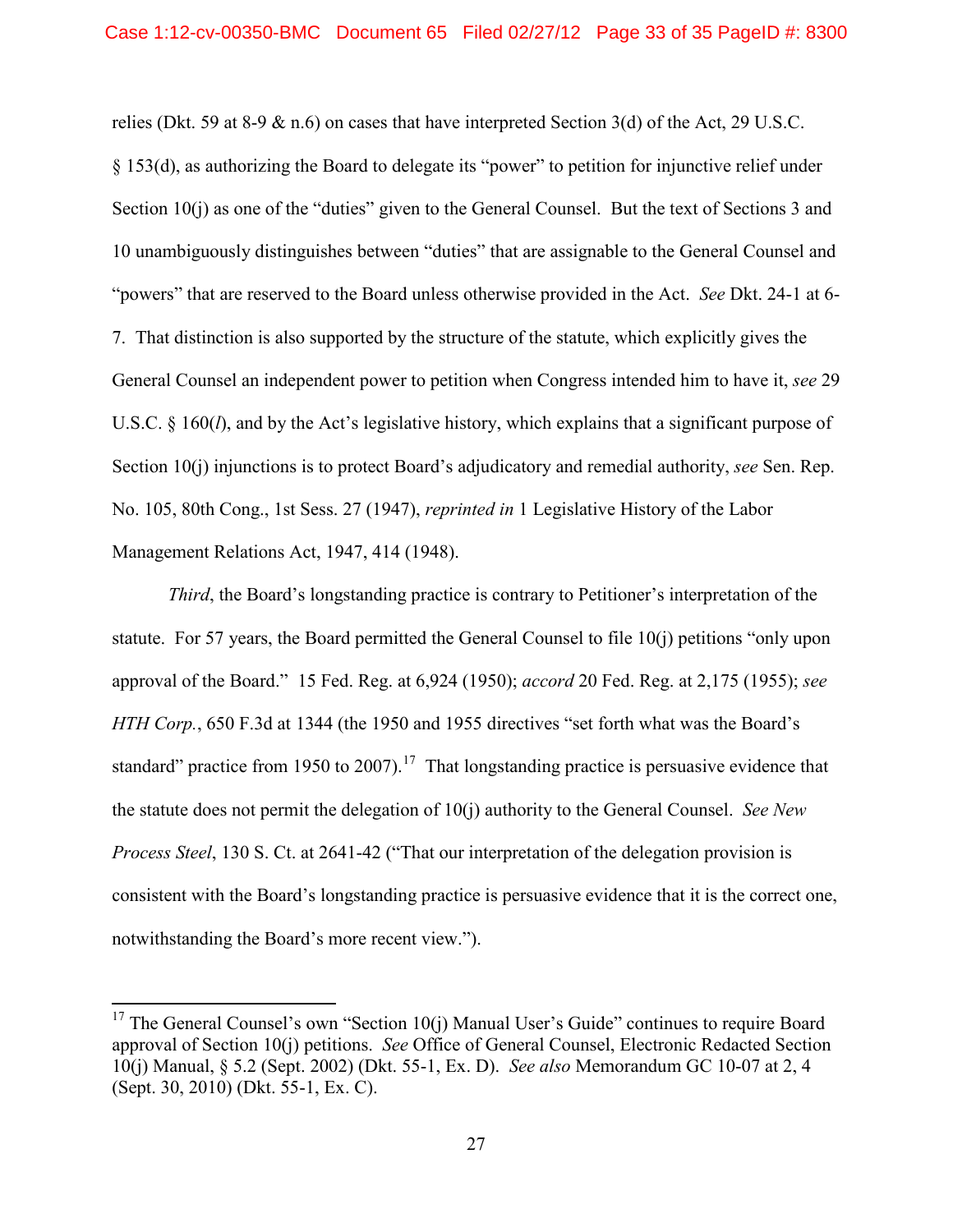Case 1:12-cv-00350-BMC Document 65 Filed 02/27/12 Page 34 of 35 PageID #: 8301

### **CONCLUSION**

<span id="page-33-0"></span>The Petition should be dismissed for lack of subject matter jurisdiction or in the

alternative for failure to state a claim.

Respectfully submitted,

BANCROFT PLLC

By: <u>/s/ Paul D. Clement</u> Paul D. Clement

Paul D. Clement (PC-9039)\* Viet D. Dinh (VD-1388)\* H. Christopher Bartolomucci (HB-8401)\* Stephen V. Potenza (SP-7863) BANCROFT PLLC 1919 M Street, N.W., Suite 470 Washington, D.C. 20036 (202) 234-0090 pclement@bancroftpllc.com \*Admitted *pro hac vice*

Stanley L. Goodman (SG-7179) Brian A. Caufield (BC-5673) FOX ROTHSCHILD LLP 75 Eisenhower Parkway, Suite 200 Roseland, New Jersey 07068 (973) 992-4800 sgoodman@foxrothschild.com

*Counsel for Respondents*

Dated: February 27, 2012